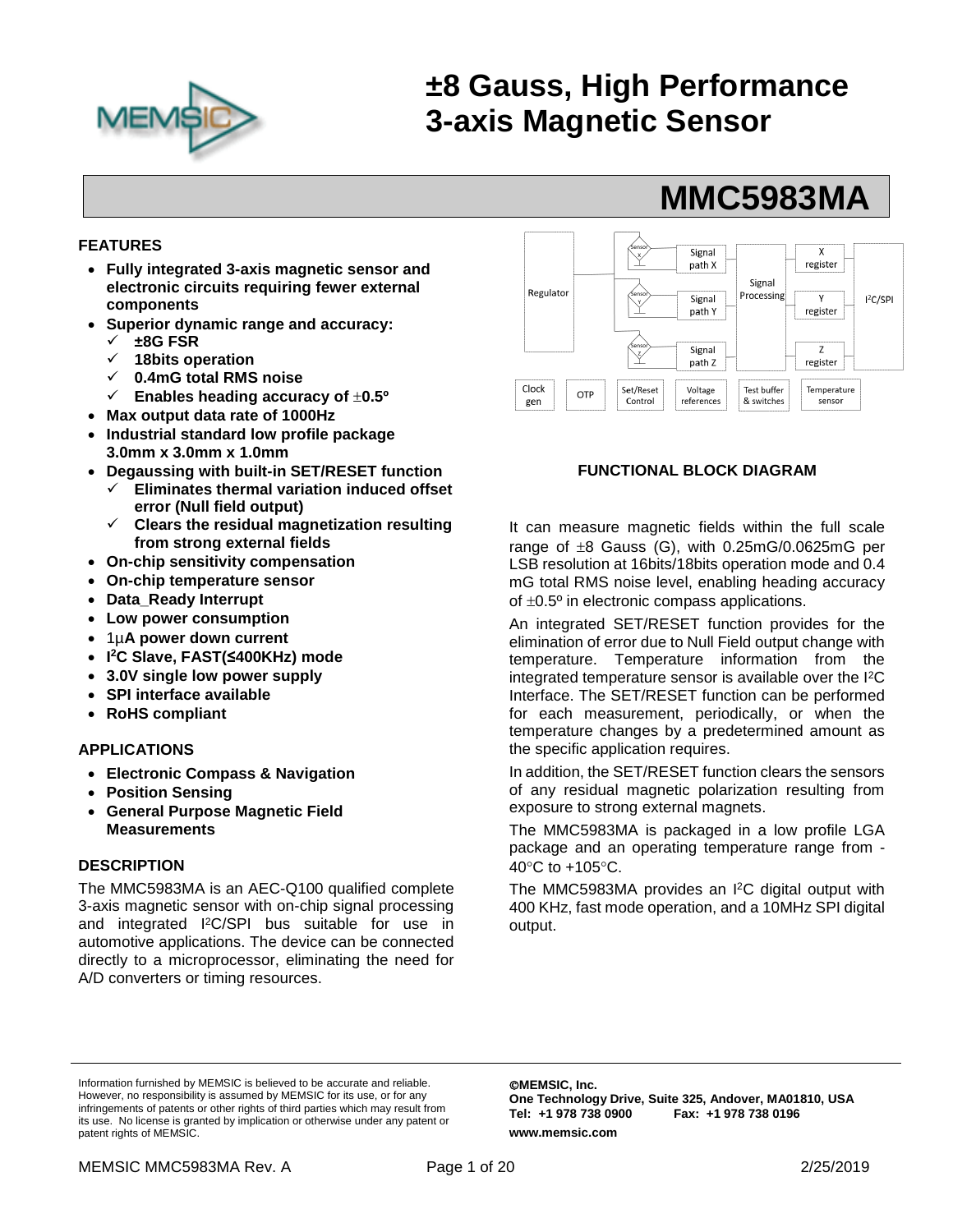# **SPECIFICATIONS** (Measurements @ 25°C, unless otherwise noted; V<sub>DD</sub>=3.0V unless otherwise specified)

| <b>Parameter</b>                                             | <b>Conditions</b>                              | <b>Min</b> | <b>Typ</b> | <b>Max</b> | <b>Units</b> |
|--------------------------------------------------------------|------------------------------------------------|------------|------------|------------|--------------|
| Field Range (Each Axis)                                      | Total applied field                            |            | $\pm 8$    |            | G            |
|                                                              | <b>VDD</b>                                     | 2.8        | 3.0        | 3.6        | $\vee$       |
| <b>Supply Voltage</b>                                        | VDDIO(I <sup>2</sup> Cinterface and INT)       | 2.8        | 3.0        | 3.6        | $\vee$       |
| Supply Voltage Rise Time                                     |                                                |            |            | 5.0        | ms           |
|                                                              | $BW = 00$                                      |            | 450        |            | μA           |
| Supply Current <sup>1,2</sup>                                | $BW=01$                                        |            | 225        |            | μA           |
| (7 measurements/second)                                      | $BW=10$                                        |            | 112.5      |            | μA           |
|                                                              | $BW=11$                                        |            | 32         |            | μA           |
| Power Down Current <sup>2</sup>                              |                                                |            | 1.0        |            | $\mu A$      |
| <b>Operating Temperature</b>                                 |                                                | $-40$      |            | 105        | $\circ$ C    |
| Storage Temperature                                          |                                                | $-55$      |            | 125        | $\circ$ C    |
| Linearity Error <sup>2</sup><br>(Best fit straight line)     | $FS = \pm 8G$<br>$H_{\text{applied}} = \pm 4G$ |            | 0.1        |            | %FS          |
| Hysteresis <sup>2</sup>                                      | 3 sweeps across ±8G                            |            | 0.01       |            | %FS          |
| Repeatability Error <sup>2</sup>                             | 3 sweeps across ±8G                            |            | 0.1        |            | %FS          |
| <b>Alignment Error</b>                                       |                                                |            | ±1.0       | ±3.0       | Degrees      |
| <b>Transverse Sensitivity</b>                                |                                                |            | ±0.8       |            | $\%$         |
| Total RMS Noise <sup>2</sup>                                 | $BW = 00$                                      |            | 0.4        |            | mG           |
|                                                              | $BW=01$                                        |            | 0.6        |            | mG           |
|                                                              | $BW=10$                                        |            | 0.8        |            | mG           |
|                                                              | $BW=11$                                        |            | 1.2        |            | mG           |
| Output Resolution                                            |                                                |            | 18         |            | <b>Bits</b>  |
|                                                              | $BW = 00$                                      |            | 50         |            | Hz           |
|                                                              | $BW=01$                                        |            | 100        |            | Hz           |
| Max Output data rate <sup>2</sup>                            | $BW=10$                                        |            | 225        |            | Hz           |
|                                                              | $BW=11$                                        |            | 580        |            | Hz           |
|                                                              | BW=11(CM_Freq=111)                             |            | 1000       |            | Hz           |
| Heading Accuracy <sup>3</sup>                                |                                                |            | $\pm 1.0$  |            | Degrees      |
|                                                              | $\pm 8$ G                                      |            | ±5         |            | %            |
| Sensitivity Accuracy <sup>4,5</sup>                          | With16bits operation                           |            | 4096       |            | Counts/G     |
|                                                              | With18bits operation                           |            | 16384      |            | Counts/G     |
| Sensitivity Change Over<br>Temperature                       | $-40 - 105$ °C<br>Delta from 25 °C, ±8 G       |            | ±5         |            | $\%$         |
|                                                              |                                                |            | $\pm 0.5$  |            | G            |
| Null Field Output <sup>5</sup>                               | With16bits operation                           |            | 32768      |            | Counts       |
|                                                              | With18bits operation                           |            | 131072     |            | Counts       |
| Null Field Output Change Over<br>Temperature using SET/RESET | $-40 - 105$ °C<br>Delta from 25 °C             |            | $\pm 3$    |            | mG           |
| <b>Temperature Sensor Output</b>                             |                                                |            | 0.8        |            | °C/Count     |
| Disturbing Field <sup>6</sup>                                |                                                |            | 10         |            | G            |
| Maximum Exposed Field                                        |                                                |            |            | 10,000     | G            |
| <b>SET/RESET Repeatability</b>                               |                                                |            | $\pm 1$    |            | mG           |

1. Supply current is proportional to how many measurements performed per second.<br>2. Based on 3lots characterization result.<br>3. MEMSIC product enables users to utilize heading accuracy to be 1.0 degree typical

Based on 3lots characterization result.

3. MEMSIC product enables users to utilize heading accuracy to be 1.0 degree typical when using MEMSIC's proprietary software or algorithm.<br>4. Sensitivity of the orthogonal axes is analytically derived from raw data and is

4. Sensitivity of the orthogonal axes is analytically derived from raw data and is subsequently processed by MEMSIC software drivers.<br>5. Based on shipment test result.

5. Based on shipment test result.<br>6. This is the magnitude of extern This is the magnitude of external field that can be tolerated without changing the sensor characteristics. If the disturbing field is exceeded, a SET/RESET operation is required to restore proper sensor operation.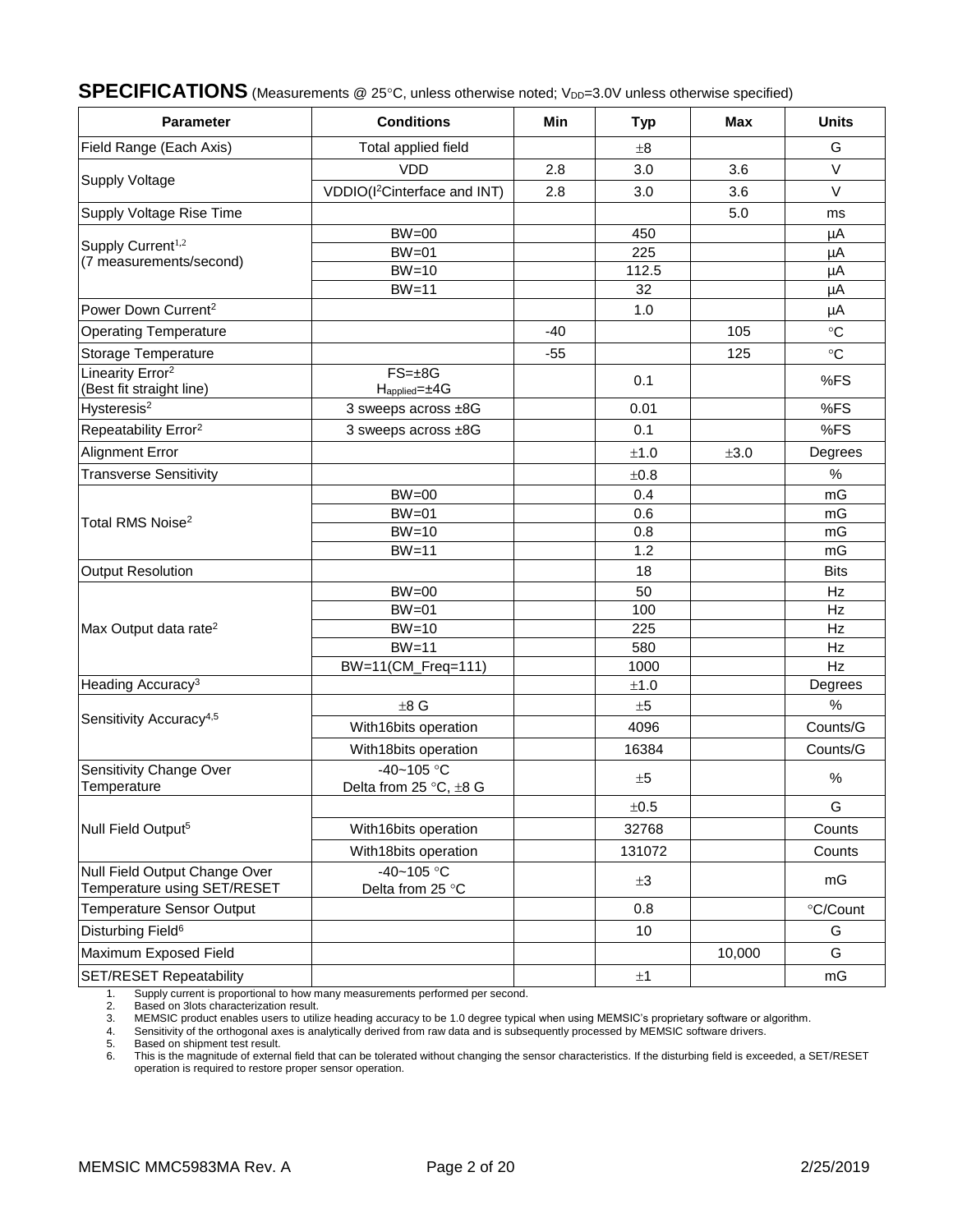# **DIGITAL INTERFACE (VIO=3.0V)**

| <b>Symbol</b> | <b>Parameter (Units)</b>                    | <b>Minimum</b>   | <b>Typical</b> | <b>Maximum</b> |
|---------------|---------------------------------------------|------------------|----------------|----------------|
| Vıн           | High Level Input Voltage (Volts)            | $0.7^*$ VIO      |                |                |
| $V_{IL}$      | Low Level Input Voltage (Volts)             |                  |                | $0.3*VIO$      |
| <b>VHYS</b>   | Hysteresis of Schmitt Trigger Input (Volts) | 0.2              |                |                |
| Iщ            | Input Leakage, All Inputs (uA)              | $-10$            |                | 10             |
| VOH           | High Level Output Voltage (Volts)           | $0.8^{\ast}$ VIO |                |                |
| Vol           | Low Level Output Voltage (Volts)            |                  |                | $0.2^*$ VIO    |

## **I <sup>2</sup>C INTERFACE I/O CHARACTERISTICS (VIO=3.0V)**

| <b>Parameter</b>                               | Symbol               | <b>Test Condition</b>                                           | Min.         | Typ. | Max.            | Unit    |
|------------------------------------------------|----------------------|-----------------------------------------------------------------|--------------|------|-----------------|---------|
| Logic Input Low Level                          | VIL                  |                                                                 | $-0.5$       |      | $0.3*$ $V_{10}$ | $\vee$  |
| Logic Input High Level                         | V <sub>IH</sub>      |                                                                 | $0.7*V_{10}$ |      | V <sub>IO</sub> | V       |
| Hysteresis of Schmitt Input                    | Vhys                 |                                                                 | 0.2          |      |                 | V       |
| Logic Output Low Level                         | VOL                  |                                                                 |              |      | 0.6             | $\vee$  |
| Input Leakage Current                          | Ιï.                  | $0.1V$ <sub>io</sub> < $V$ <sub>in</sub> < $0.9V$ <sub>io</sub> | $-10$        |      | 10              | μA      |
| <b>SCL Clock Frequency</b>                     | fscl                 |                                                                 | $\mathbf{0}$ |      | 400             | kHz     |
| <b>START Hold Time</b>                         | t <sub>HD:STA</sub>  |                                                                 | 0.6          |      |                 | μS      |
| <b>START Setup Time</b>                        | tsu;sta              |                                                                 | 0.6          |      |                 | μS      |
| LOW period of SCL                              | t <sub>LOW</sub>     |                                                                 | 1.3          |      |                 | μS      |
| HIGH period of SCL                             | t <sub>HIGH</sub>    |                                                                 | 0.6          |      |                 | $\mu$ S |
| Data Hold Time                                 | t <sub>HD</sub> ;DAT |                                                                 | $\mathbf 0$  |      | 0.9             | μS      |
| Data Setup Time                                | tsu:DAT              |                                                                 | 0.1          |      |                 | μS      |
| <b>Rise Time</b>                               | $t_{r}$              | From V <sub>IL</sub> to V <sub>IH</sub>                         |              |      | 0.3             | μS      |
| Fall Time                                      | tŧ                   | From $V_{IH}$ to $V_{IL}$                                       |              |      | 0.3             | $\mu$ S |
| Bus Free Time Between STOP and<br><b>START</b> | t <sub>BUF</sub>     |                                                                 | 1.3          |      |                 | $\mu$ S |
| STOP Setup Time                                | tsu:sto              |                                                                 | 0.6          |      |                 | μS      |



**Timing Definition**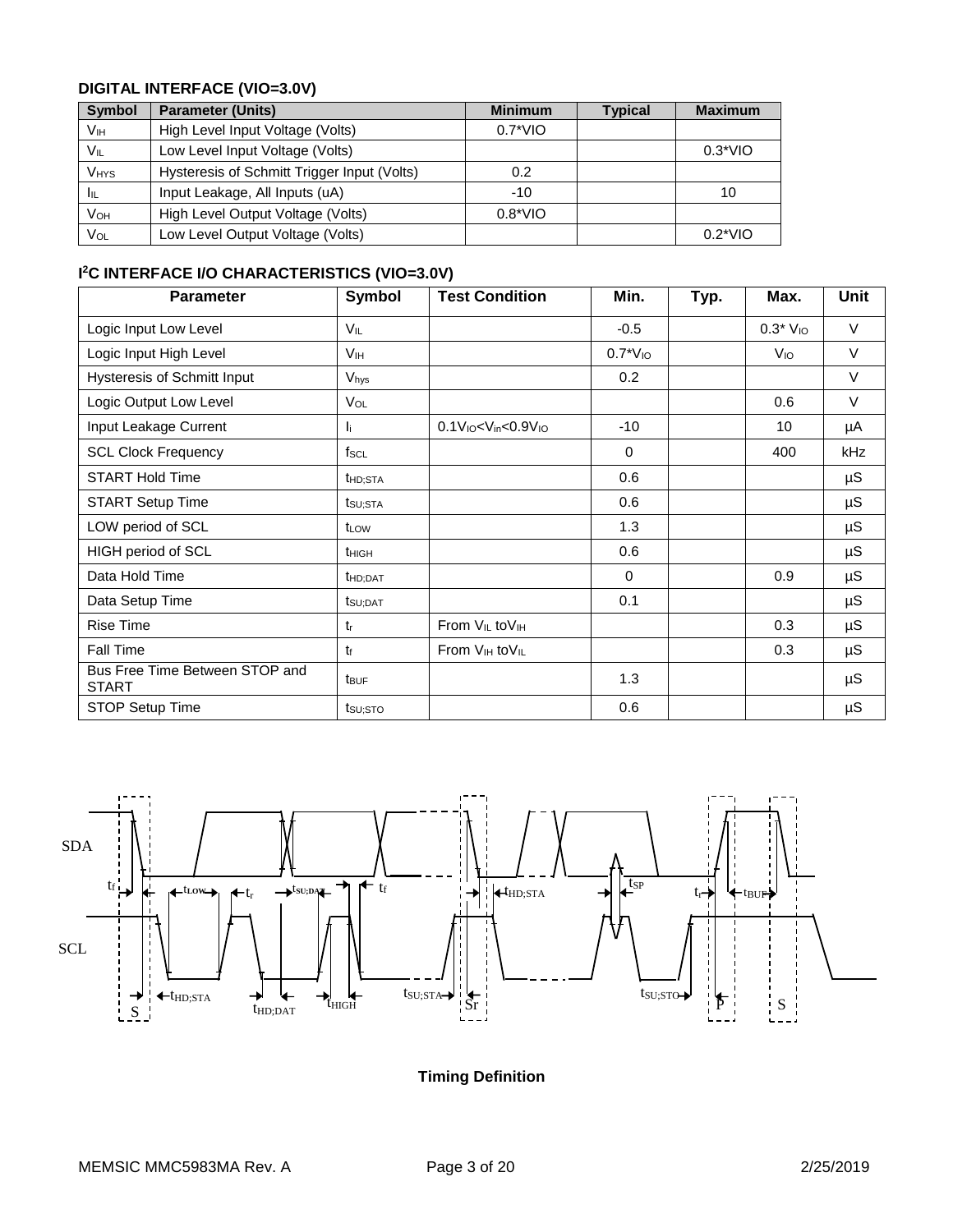## **SPI INTERFACE I/O CHARACTERISTICS (VIO=3.0V)**

| <b>Parameter</b>        | Symbol                     |      | Value <sup>1</sup> | <b>Unit</b> |            |
|-------------------------|----------------------------|------|--------------------|-------------|------------|
|                         |                            | Min. | Typ.               | Max.        |            |
| SPI clock cycle         | $t_{c(SCK)}$               | 100  |                    |             | ns         |
| SPI clock frequency     | $f_{C(SCK)}$               |      |                    | 10          | <b>MHz</b> |
| CS setup time           | $t_{\text{su}(\text{CS})}$ | 6    |                    |             |            |
| CS hold time            | $t_{h(CS)}$                | 8    |                    |             |            |
| SDI input setup time    | $t_{\text{su(SI)}}$        | 5    |                    |             |            |
| SDI input hold time     | $t_{h(SI)}$                | 15   |                    |             | ns         |
| SDO valid output time   | $t_{V(SO)}$                |      |                    | 50          |            |
| SDO output hold time    | $t_{h(SO)}$                | 9    |                    |             |            |
| SDO output disable time | $t_{dis(SO)}$              |      |                    | 50          |            |

1. Values are guaranteed at 10 MHz clock frequency for SPI, based on characterization results, not tested in production.



**Timing Definition**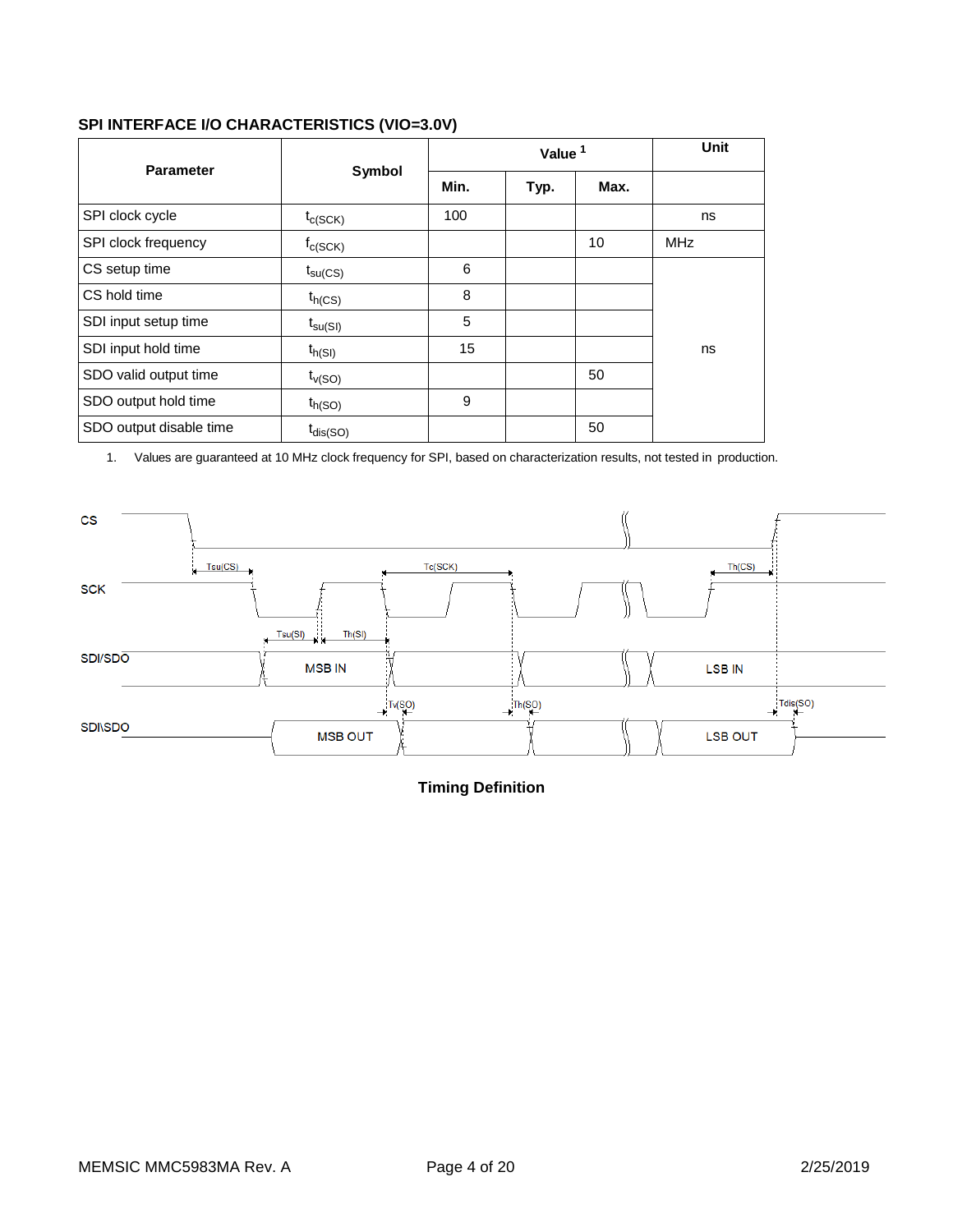#### **SPI Read and Write protocol**



CS (SPI\_CS) is the serial port enable and it is controlled by the SPI master. It goes low at the start of the transmission and goes back high at the end.

SCK (SPI\_SCK) is the serial port clock and it is controlled by the SPI master. It is stopped high when CS is high (no transmission).

SDI (SPI\_SDI) and SDO (SPI\_SDO) are respectively the serial port data input and output. Those lines are driven at the falling edge of SCK and should be captured at the rising edge of SCK.

Both the Read Register and Write Register commands are completed in 16 clocks pulses or in multiple of 8 in case of multiple byte read/write. Bit duration is the time between two falling edges of SCK. The first bit (bit 0) starts at the first falling edge of SCK after the falling edge of CS while the last bit (bit 15, bit 23, ...) starts at the last falling edge of SCK (SPI\_CS) just before the rising edge of CS.

bit 0: RW bit. When 0, the data DI(7:0) is written into the device. When 1, the data DO(7:0) from the device is read. In latter case, the chip will drive SDO at the start of bit 8.

bit 1: Don't care.

bit 2-7: Address AD(5:0). This is the address field of the indexed register.

bit 8-15: Data DI(7:0) (write mode). This is the data that will be written into the device (MSB first) (MSB first). bit 8-15: data DO(7:0) (read mode). This is the data that will be read from the device (MSB first).

In multiple read/write commands further blocks of 8 clock periods will be added.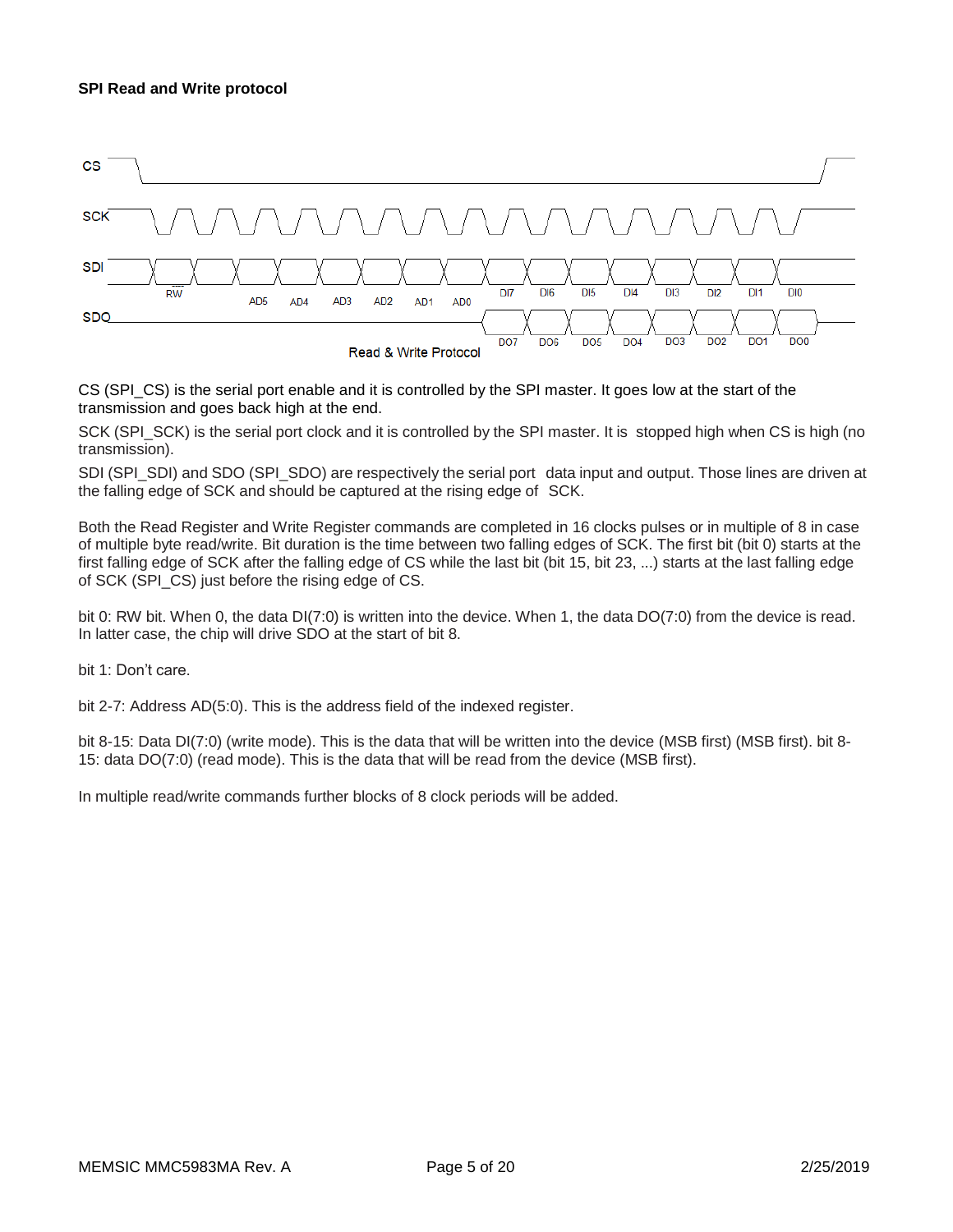### **SPI Read**



The SPI Read command is performed with 16 clocks pulses. Multiple byte read command is performed adding blocks of 8 clocks pulses at the previous one.

bit 0: READ bit. The value is 1.

bit 1: don't care.

bit 2-7: address AD(5:0). This is the address field of the indexed register.

bit 8-15: data DO(7:0) (read mode). This is the data that will be read from the device (MSB first).

bit 16-... : data DO(...-8). Further data in multiple byte reading.



Multiple Bytes SPI Read Protocol (2 bytes example)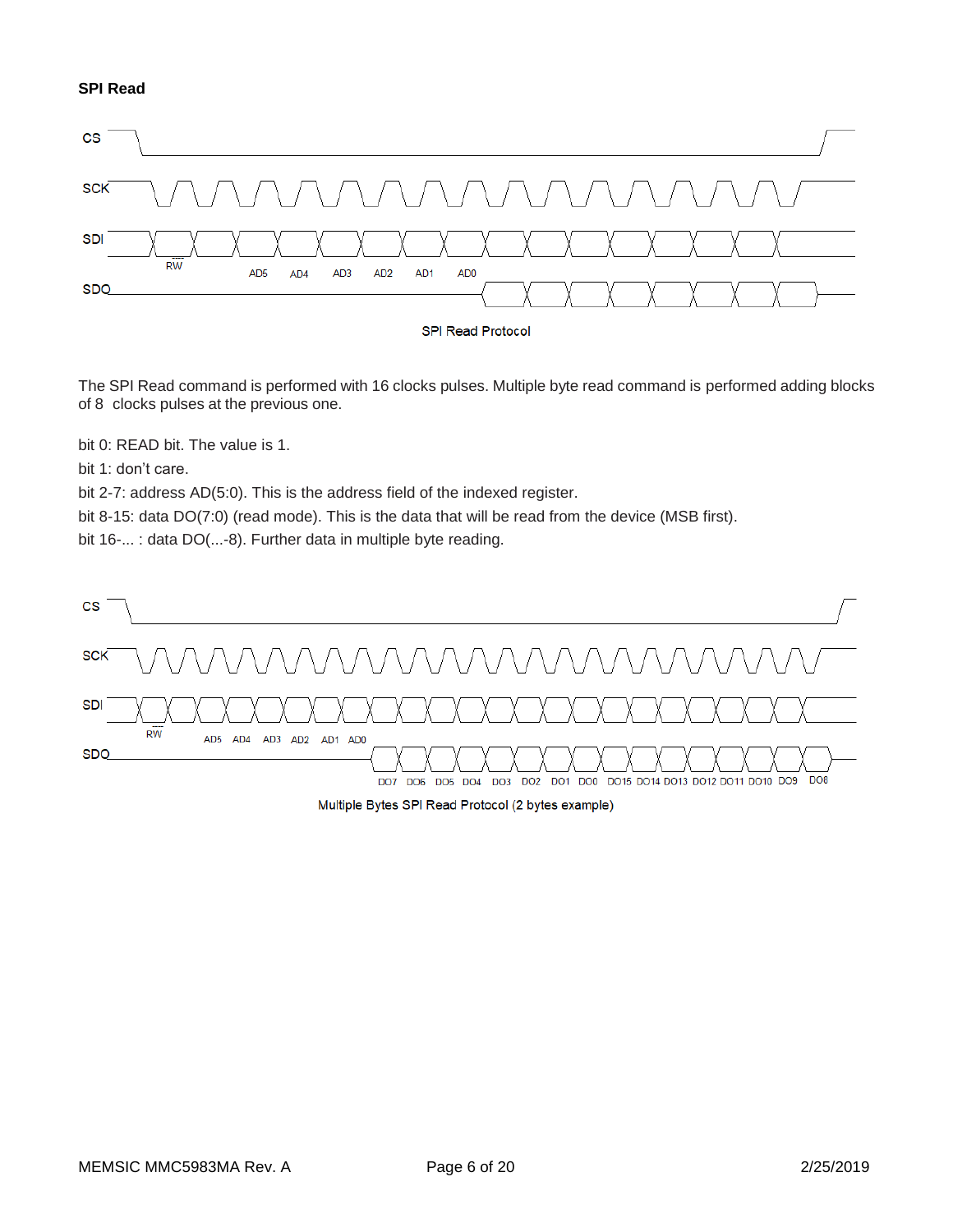

The SPI Write command is performed with 16 clocks pulses. Multiple byte write command is performed adding blocks of 8 clocks pulses at the previous one.

bit 0: WRITE bit. The value is 0.

bit 1: don't care

bit 2 -7: address AD(5:0). This is the address field of the indexed register.

bit 8-15: data DI(7:0) (write mode). This is the data that will be written inside the device (MSB first).

bit 16-... : data DI(...-8). Further data in multiple byte writing.

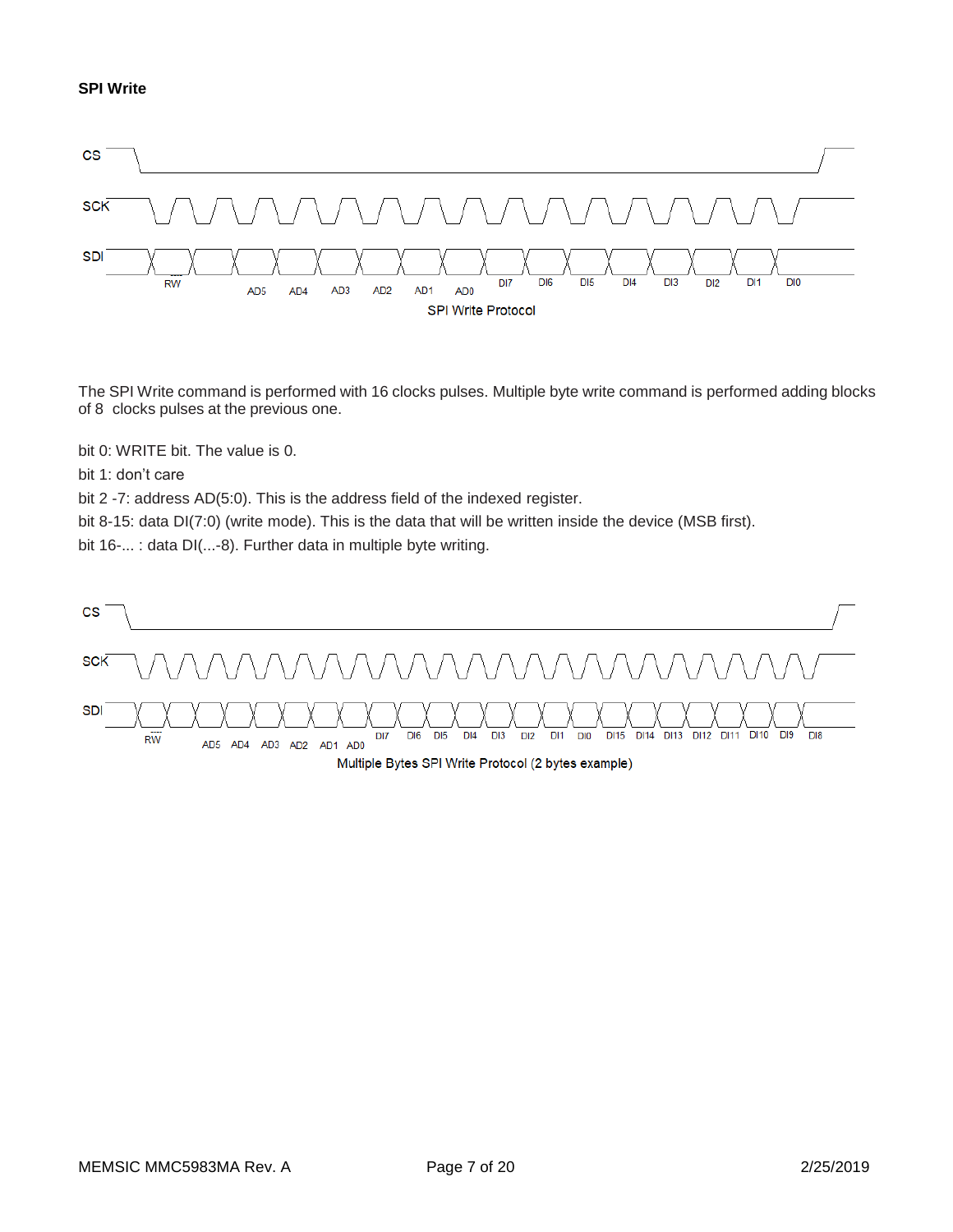## **SPI Read in 3-wires mode**



The part can be configured as 3-wires SPI read mode, by write "1" to Internal Control Register 3 (0CH), bit 6 before reading command.

The SPI Read command is performed with 16 clocks pulses:

bit 0: READ bit. The value is 1.

bit 1: don't care.

bit 2-7: address AD(5:0). This is the address field of the indexed register.

bit 8-15: data DO(7:0) (read mode). This is the data that will be read from the device (MSB first). Multiple write command is also available in 3-wires mode.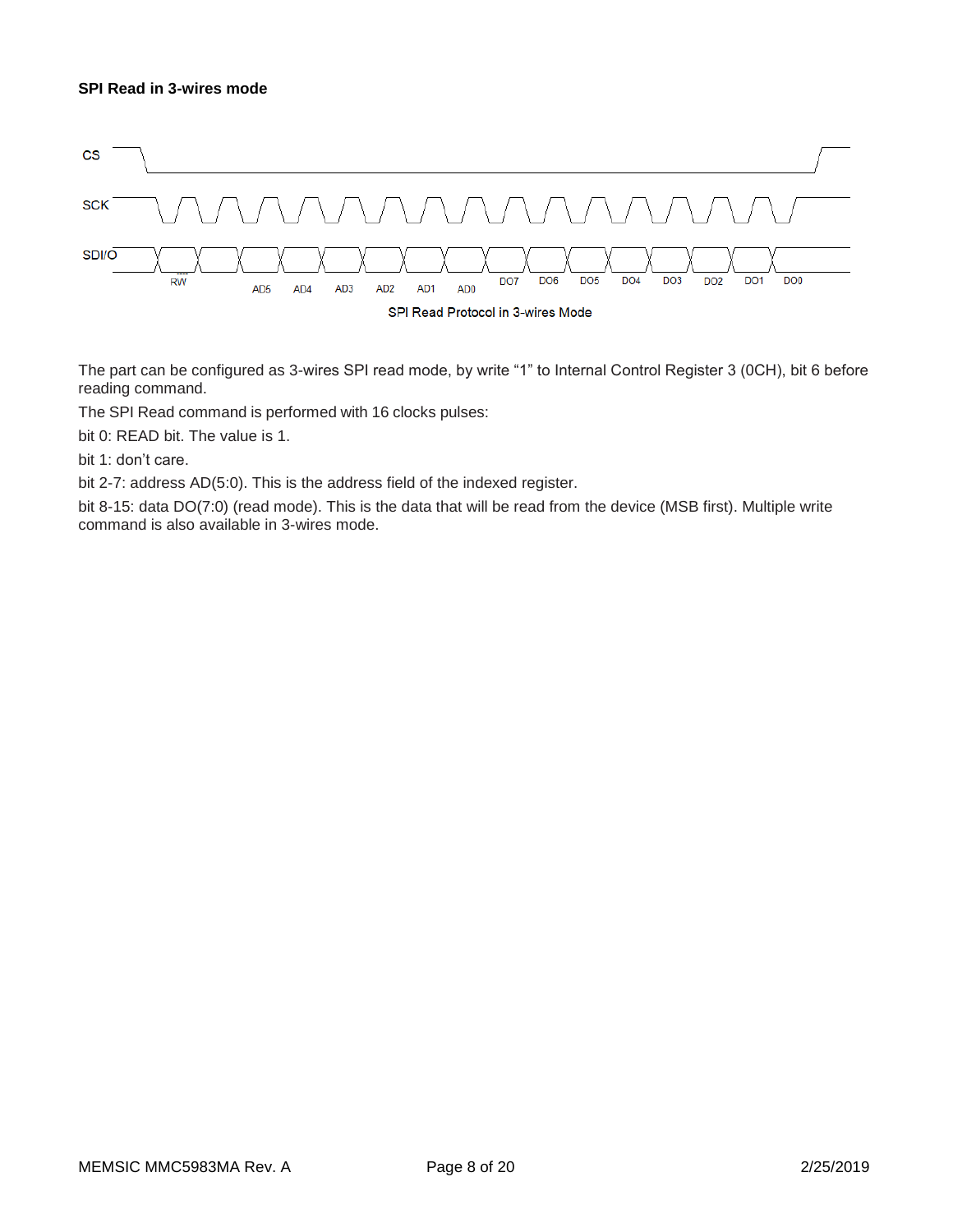## **ABSOLUTE MAXIMUM RATINGS\***

Supply Voltage -0.5 to +3.6V Storage Temperature -55°C to +125°C Maximum Exposed Field 10000 G

**\*Note:** Stresses above those listed under Absolute Maximum Ratings may cause permanent damage to the device. This is a stress rating only; the functional operation of the device at these or any other conditions above those indicated in the operational sections of this specification is not implied. Exposure to absolute maximum rating conditions for extended periods may affect the device's reliability.

#### **Pin Description: LGA Package**

| Pin            | Name           | Description                                                                                 | 1/O       |
|----------------|----------------|---------------------------------------------------------------------------------------------|-----------|
| 1              | SCL/SPI_SCK    | Serial Clock Line for<br>I <sup>2</sup> C/SPI bus                                           | I         |
| 2              | <b>VDD</b>     | <b>Power Supply</b>                                                                         | P         |
| 3              | <b>NC</b>      | <b>Not Connected</b>                                                                        | <b>NC</b> |
| 4              | SPI CS         | Chip Select line for<br>SPI (active low). Tie<br>to VDDIO for I <sup>2</sup> C<br>Interface | I         |
| 5              | SPI SDO        | <b>SPI Serial Data Out</b>                                                                  | O         |
| 6              | <b>NC</b>      | <b>Not Connected</b>                                                                        | <b>NC</b> |
| $\overline{7}$ | <b>NC</b>      | Not Connected                                                                               | <b>NC</b> |
| 8              | <b>NC</b>      | Not Connected                                                                               | <b>NC</b> |
| 9              | <b>GND</b>     | <b>Connect to Ground</b>                                                                    | P         |
| 10             | CAP            | Connect a 10uF<br>capacitor for<br>SET/RESET                                                | P         |
| 11             | <b>GND</b>     | <b>Connect to Ground</b>                                                                    | P         |
| 12             | N <sub>C</sub> | <b>Not Connected</b>                                                                        | <b>NC</b> |
| 13             | <b>VDDIO</b>   | Power supply for I <sup>2</sup> C<br>and INT                                                | P         |
| 14             | N <sub>C</sub> | Not Connected                                                                               | <b>NC</b> |
| 15             | <b>INT</b>     | <b>Interrupt Output</b>                                                                     | O         |
| 16             | SDA/SPI SDI    | Serial Data Line for<br>l <sup>2</sup> C/SPI bus                                            | I/O       |

All parts are shipped in tape and reel packaging with 5000pcs per 13" reel.

#### **Caution:**

This is an Electro-Static Discharge (ESD) sensitive device.

## **Ordering Guide:**



**Marking illustration:**



**Note:** Coordinates shown above indicate polarity after a SET operation.

The black dot on top-right marks the location of pin one (1). The 1<sup>st</sup> line represents the device's Name. The  $2<sup>nd</sup>$ line represents the device's Lot Number.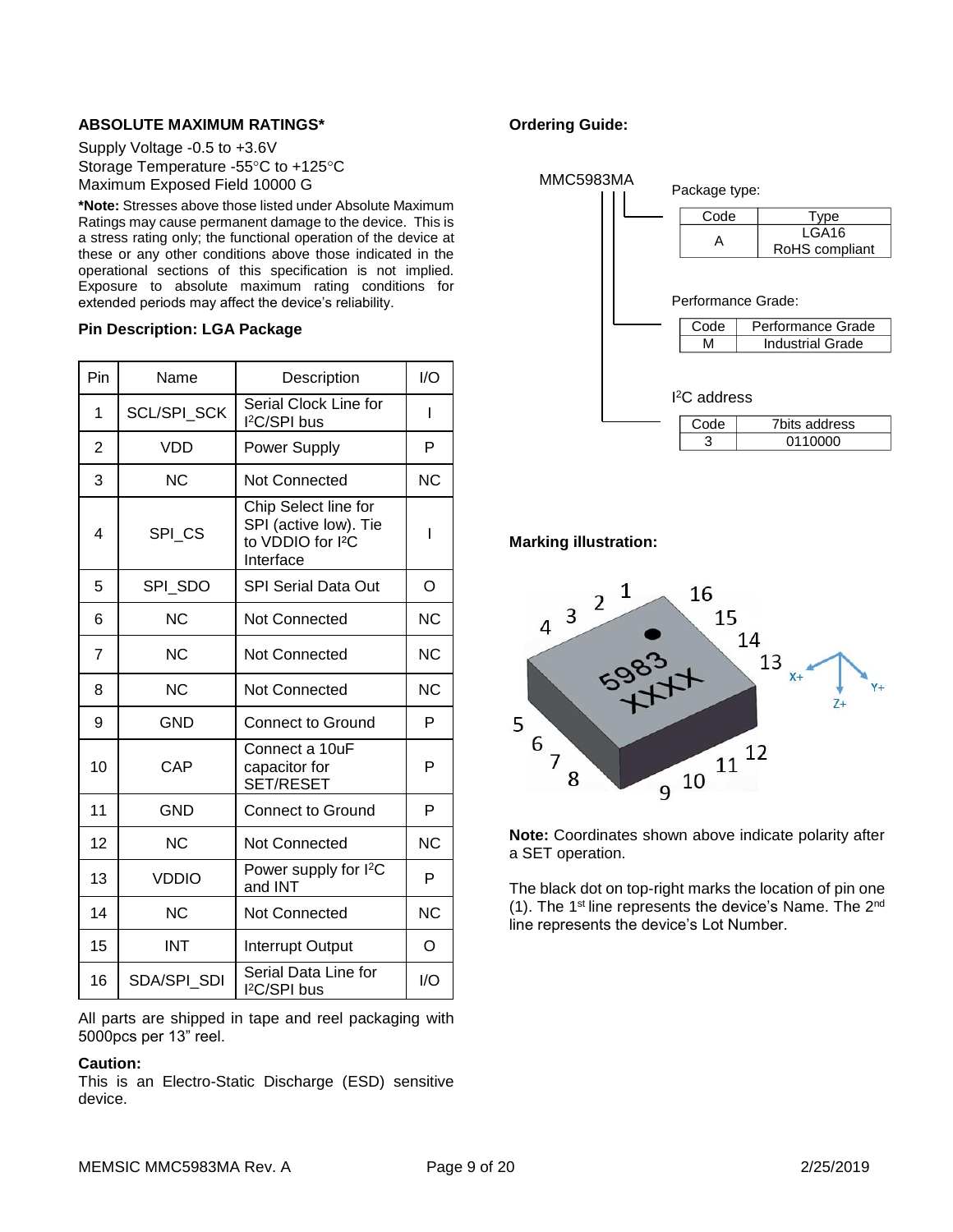## **THEORY OF OPERATION**

The Anisotropic Magneto-Resistive (AMR) sensors are special resistors made of permalloy thin film deposited on a silicon wafer. During manufacturing, a strong magnetic field is applied to the film to orient its magnetic domains in the same direction, establishing a magnetization vector. Subsequently, an external magnetic field applied perpendicularly to the sides of the film causes the magnetization to rotate and change angle. This effect causes the film's resistance to vary with the intensity of the applied magnetic field. The MEMSIC AMR sensor is incorporated into a Wheatstone bridge configuration to maximize Signal to Noise ratio. A change in magnetic field produces a proportional change in differential voltage across the Wheatstone bridge.

However, the influence of a strong magnetic field (more than 10 G) in any direction could upset, or flip, the polarity of the film, thus changing the sensor characteristics. A strong restoring magnetic field must be applied momentarily to restore, or set, the sensor characteristics. The MEMSIC magnetic sensor has an on-chip magnetically coupled strap: a SET/RESET strap pulsed with a high current, to provide the restoring magnetic field

## **EXTERNAL CIRCUITRY CONNECTION**

The MMC5983MA was designed for flexible power connections to support existing and new designs. It can operate from a single 2.8V to 3.6V supply or from dual supplies using a 2.8V to 3.6V VDD supply and a 2.8V to 3.6V VDDIO supply. The circuit connection diagrams below illustrate power supply connection options.









**<Top View> SPI Dual Supply Connection**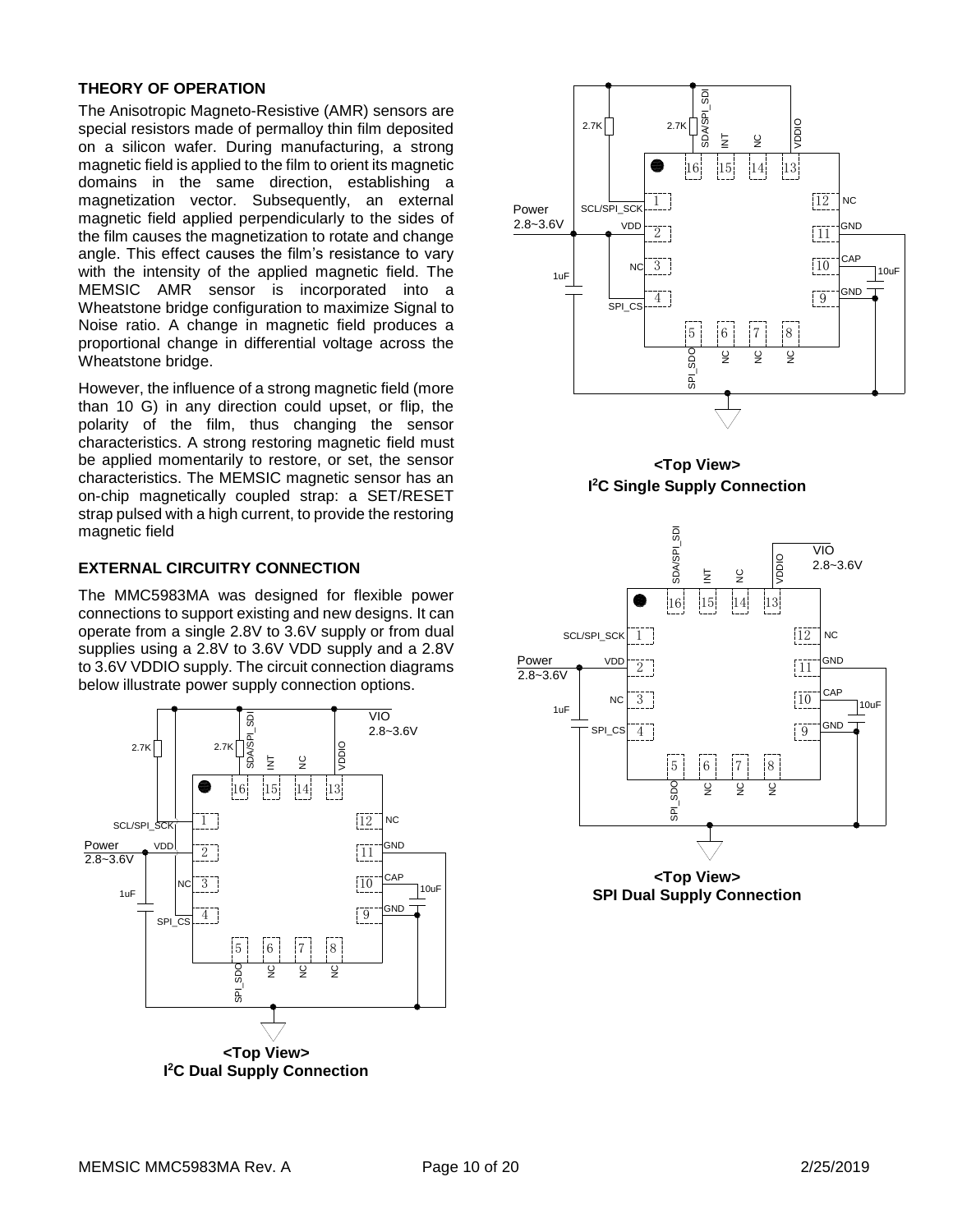

**<Top View> SPI Single Supply Connection**

## **PIN DESCRIPTIONS**

**CAP**– This is the supply input for SET/RESET coil. MEMSIC recommends a minimum 10 uF low ESR capacitor placed in close proximity to the CAP pin.

**GND**– This is the ground pin for the magnetic sensor.

**SDA/SPI\_SDI** – This pin is the I<sup>2</sup>C/SPI serial data line, and operates in I <sup>2</sup>C FAST (400 KHz)/SPI mode.

**SCL/SPI\_SCK**– This pin is the I<sup>2</sup>C/SPI serial clock line, and operates in FAST (400 KHz)/SPI mode.

**SPI\_CS** – This pin is chip select line for SPI (active low). Tie to VDDIO for I²C Interface.

**SPI\_SDO** – This pin the SPI serial data out line.

**VDD**–This pin is the power supply of the ASIC.

**VDDIO**–This pin is the power supply of the digital interface of the ASIC.

**INT**– This pin is Interrupt output. Active High. It is held as hi-Z until an interrupt function is enabled.

Note: VDD and CAP pins are shorted together inside the device.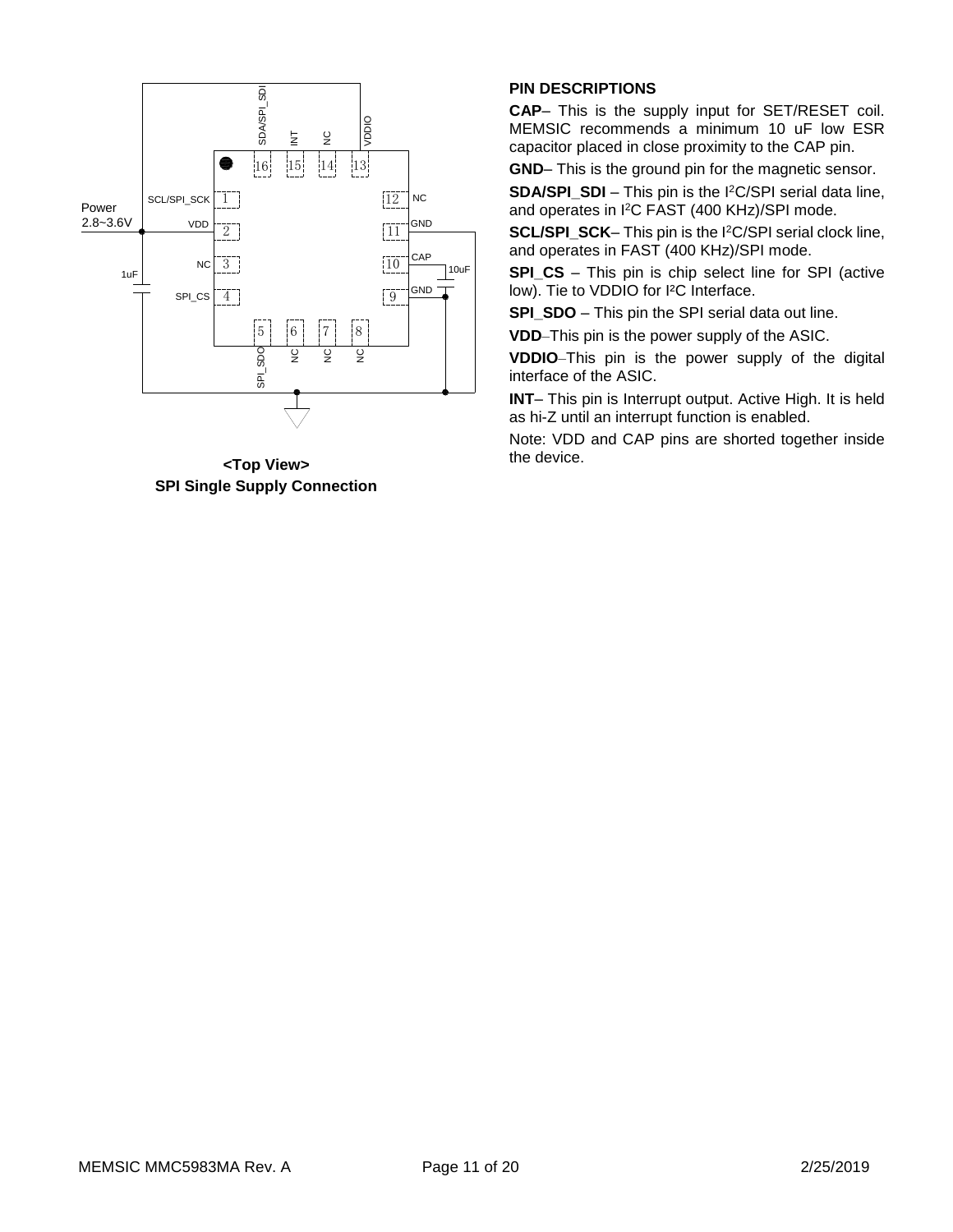## **HARDWARE DESIGN CONSIDERATIONS**

- $\checkmark$  Provide adequate separation distance to devices that contain permanent magnets or generate magnetic fields (e.g. speakers, coils, inductors) The combined magnetic field to be measured and interference magnetic field should be less than the full scale range of the MMC5983MA.
- ✓ Provide adequate separation distance to current carrying traces. Do not route current carrying traces under the sensor or on the other side of the PCB opposite to the device.
- $\checkmark$  Do not cover the sensor with magnetized material or materials that may become magnetized, (e.g., shield box, LCD, battery, iron bearing materials).
- $\checkmark$  Do not place the device opposite to magnetized materials or materials that may become magnetized located on the other side of the PCB.

Please refer to MEMSIC magnetic sensor layout guideline.

## **POWER CONSUMPTION**

The power consumed by the device is proportional to the number of measurements taken per second. For example, when  $BW < 1:0 > 0.0$ , which is 16-bit mode with 10ms per measurement, MMC5983MA consumes 450 µA (typical) at 3.0 V with 7 measurements per second. If only 2 measurements are performed per second, the current will be  $450 * 2 / 7 = 128 \mu A$ .

#### **I <sup>2</sup>C INTERFACE DESCRIPTION**

A slave mode I<sup>2</sup>C circuit has been implemented into the MEMSIC magnetic sensor as a standard interface for customer applications. The A/D converter functionality has been added to the MEMSIC sensor, thereby<br>increasing ease-of-use, and lowering power increasing ease-of-use, and lowering power consumption, footprint and total solution cost.

The I<sup>2</sup>C (or Inter IC bus) is an industry standard bidirectional two-wire interface bus. A master I<sup>2</sup>C device can operate READ/WRITE and control up to 128 devices by device addressing. The MEMSIC magnetic sensor operates only in a slave mode, i.e. only responding to calls by a Master device to its address.

#### **I <sup>2</sup>C BUS CHARACTERISTICS**



The two wires in the I<sup>2</sup>C bus are called SDA (serial data line) and SCL (serial clock line). In order for a data transfer to start, the bus has to be free, which is defined by both wires in a HIGH output state. Due to the opendrain / pull-up resistor structure and wired Boolean "AND" operation, any device on the bus can pull lines low and overwrite a HIGH signal. The data on the SDA line has to be stable during the HIGH period of the SCL line. In other words, valid data can only change when the SCL line is LOW.

Note: Rp selection guide: 2.7K ohm for an I <sup>2</sup>C bus less than 10 cm length, and 10K ohm for a bus length less than 5 cm.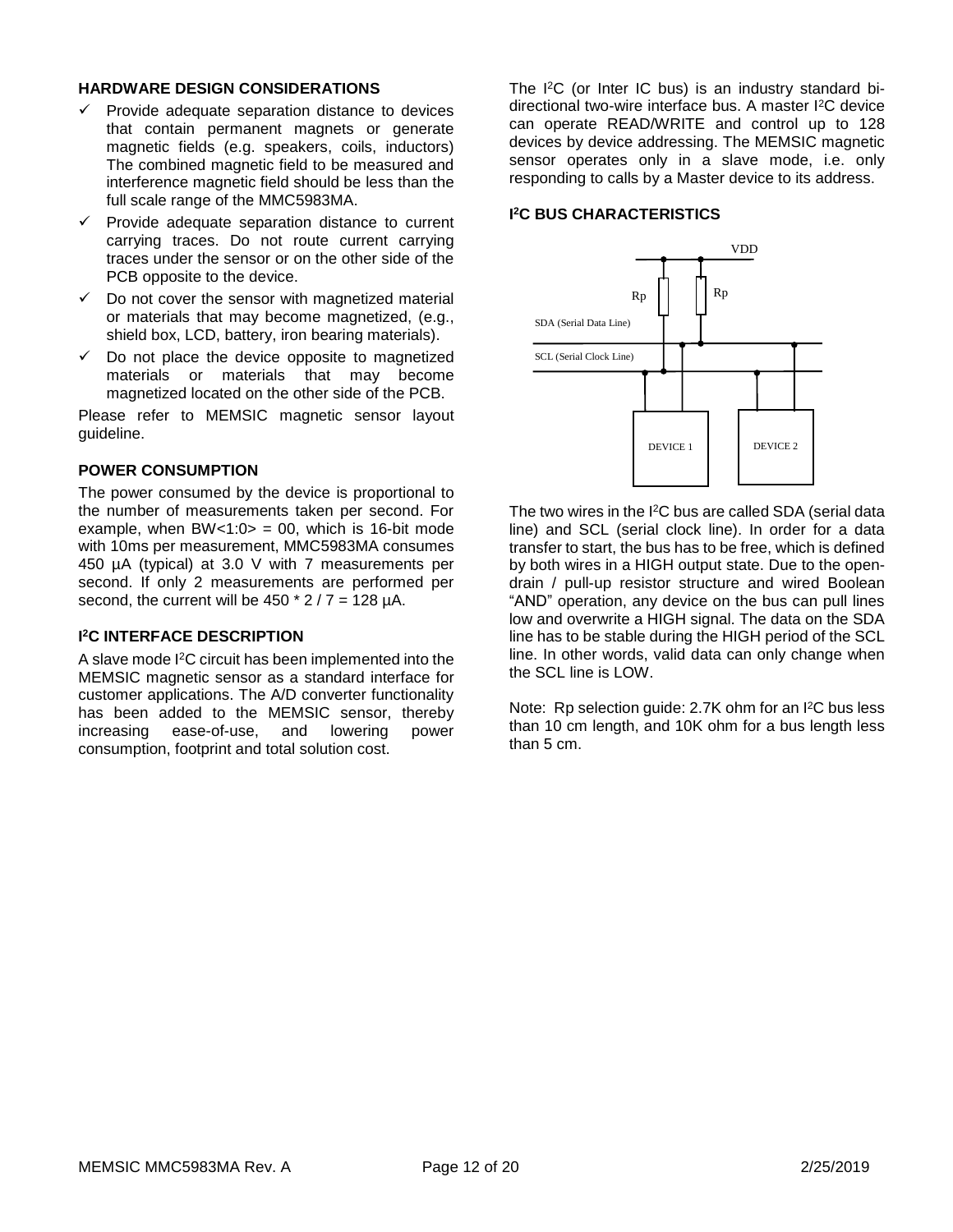## **REGISTER MAP**

| <b>Register Name</b> | <b>Address</b>  | <b>Description</b>              |
|----------------------|-----------------|---------------------------------|
| Xout0                | 00H             | Xout [17:10]                    |
| Xout1                | 01H             | Xout [9:2]                      |
| Yout <sub>0</sub>    | 02H             | Yout [17:10]                    |
| Yout1                | 03H             | Yout [9:2]                      |
| Zout <sub>0</sub>    | 04H             | Zout [17:10]                    |
| Zout1                | 05H             | Zout [9:2]                      |
| XYZout2              | 06H             | Xout[1:0], Yout[1:0], Zout[1:0] |
| Tout                 | 07H             | Temperature output              |
| <b>Status</b>        | 08H             | Device status                   |
| Internal control 0   | 09H             | Control register 0              |
| Internal control 1   | 0AH             | Control register 1              |
| Internal control 2   | 0 <sub>BH</sub> | Control register 2              |
| Internal control 3   | 0CH             | Control register 3              |
| Product ID 1         | 2FH             | Product ID                      |

## **Register Details**

|  | Xout0, Xout1, XYZout2 |
|--|-----------------------|
|  |                       |

| Xout0     |             |  |  |  |  |  |  |  |
|-----------|-------------|--|--|--|--|--|--|--|
| Addr: 00H | Xout[17:10] |  |  |  |  |  |  |  |
| Mode      |             |  |  |  |  |  |  |  |
|           |             |  |  |  |  |  |  |  |
| Xout1     |             |  |  |  |  |  |  |  |
| Addr: 01H | Xout[9:2]   |  |  |  |  |  |  |  |
| Mode      |             |  |  |  |  |  |  |  |
|           |             |  |  |  |  |  |  |  |
| XYZout2   |             |  |  |  |  |  |  |  |

| 06F<br>Addr <sup>.</sup> | $\cdot \cdot \cap$<br>ו+ו ו∧ ∨<br>$\sim$ | $\sim$<br>'out∣<br>. | $\cdot$ $\sim$<br>∕∩เ⊯ี<br>. |  |  |
|--------------------------|------------------------------------------|----------------------|------------------------------|--|--|
| Mode                     |                                          |                      |                              |  |  |

## X-axis output, unsigned format.

| X-axis output          | Data                    |
|------------------------|-------------------------|
| 16 bits operation mode | Xout <sup>[17:2]</sup>  |
| 18 bits operation mode | Xout <sub>[17:0</sub> ] |

## **Yout0, Yout1, XYZout2**

| Yout0     |             |  |  |  |  |  |  |  |
|-----------|-------------|--|--|--|--|--|--|--|
| Addr: 02H | Yout[17:10] |  |  |  |  |  |  |  |
| Mode      |             |  |  |  |  |  |  |  |
|           |             |  |  |  |  |  |  |  |
| Yout1     |             |  |  |  |  |  |  |  |
| Addr: 03H | Yout[9:2]   |  |  |  |  |  |  |  |
| Mode      |             |  |  |  |  |  |  |  |

| XYZout2   |           |           |  |           |  |  |
|-----------|-----------|-----------|--|-----------|--|--|
| Addr: 06H | Xout[1:0] | Yout[1:0] |  | Zout[1:0] |  |  |
| Mode      |           |           |  |           |  |  |

Y-axis output, unsigned format.

| Y-axis output          | Data       |
|------------------------|------------|
| 16bits operation mode  | Yout[17:2] |
| 18 bits operation mode | Yout[17:0] |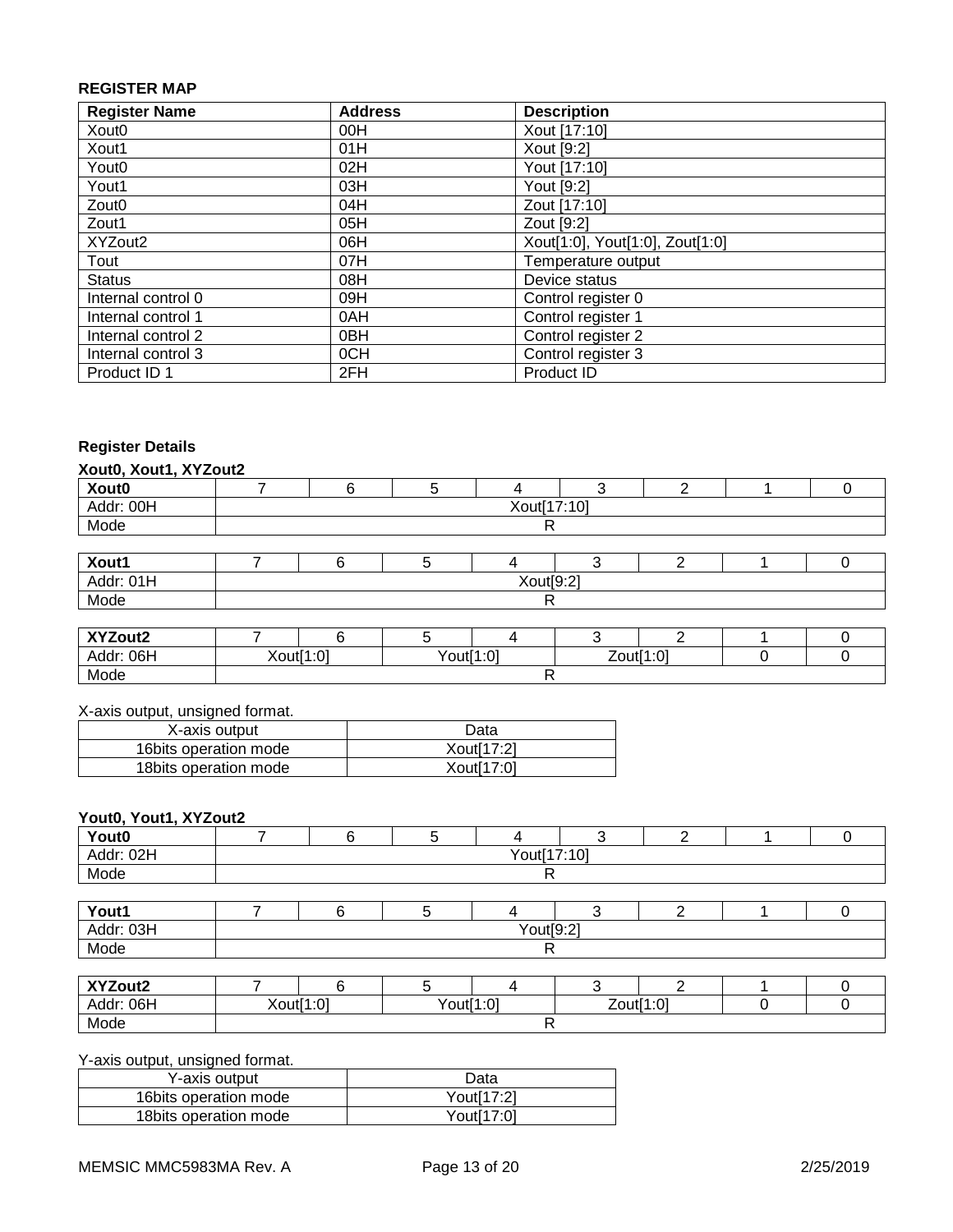## **Zout0, Zout1, XYZout2**

| ==================== |             |                        |   |           |           |   |  |   |  |  |  |  |
|----------------------|-------------|------------------------|---|-----------|-----------|---|--|---|--|--|--|--|
| Zout0                |             | 6                      | 5 | 4         | 3         | C |  |   |  |  |  |  |
| Addr: 04H            | Zout[17:10] |                        |   |           |           |   |  |   |  |  |  |  |
| Mode                 |             | R                      |   |           |           |   |  |   |  |  |  |  |
|                      |             |                        |   |           |           |   |  |   |  |  |  |  |
| Zout1                |             | 6                      | 5 |           | 3         | ົ |  | U |  |  |  |  |
| Addr: 05H            |             |                        |   | Zout[9:2] |           |   |  |   |  |  |  |  |
| Mode                 |             |                        |   | R         |           |   |  |   |  |  |  |  |
|                      |             |                        |   |           |           |   |  |   |  |  |  |  |
| XYZout2              |             | 6                      | 5 | 4         | 3         | っ |  |   |  |  |  |  |
| Addr: 06H            |             | Xout[1:0]<br>Yout[1:0] |   |           | Zout[1:0] |   |  |   |  |  |  |  |
| Mode                 | R           |                        |   |           |           |   |  |   |  |  |  |  |

Z-axis output, unsigned format.

| Z-axis output          | Data       |
|------------------------|------------|
|                        |            |
| 16 bits operation mode | Zout[17:2] |
| 18 bits operation mode | Zout[17:0] |

#### **Tout**

| <b>Tout</b>              |           |  |  |  |  |  |  |  |  |  |  |
|--------------------------|-----------|--|--|--|--|--|--|--|--|--|--|
| 07H<br>Addr <sup>.</sup> | Tout[7:0] |  |  |  |  |  |  |  |  |  |  |
| Mode                     |           |  |  |  |  |  |  |  |  |  |  |

Temperature output, unsigned format. The range is -75~125°C, about 0.8°C/LSB, 00000000 stands for -75°C

## **Status**

| <b>Device Status</b> |          |  |  |                         |  |          |              |                |  |
|----------------------|----------|--|--|-------------------------|--|----------|--------------|----------------|--|
| Addr: 08H            | Reserved |  |  | OTP<br>Re<br>Done<br>ad |  | Reserved | Meas<br>Done | Meas M<br>Done |  |
| <b>Reset Value</b>   |          |  |  |                         |  |          |              |                |  |
| Mode                 | R/W      |  |  |                         |  |          |              |                |  |

| <b>Bit Name</b> | <b>Description</b>                                                                                                                                                                                                                                                                                                                                    |
|-----------------|-------------------------------------------------------------------------------------------------------------------------------------------------------------------------------------------------------------------------------------------------------------------------------------------------------------------------------------------------------|
| Meas M Done     | Indicates a measurement event of magnetic field is completed. This bit should be checked before<br>reading the output. When the new measurement command is occurred, this bit turns to "0". When  <br>the measurement is finished, this bit will remain "1" till next measurement. Writing 1 into this bit<br>will clear the corresponding interrupt. |
| Meas T Done     | Indicates a measurement event of temperature is completed. When the new measurement<br>command is occurred, this bit turns to "0". When the measurement is finished, this bit will remain<br>"1" till next measurement. Writing 1 into this bit will clear the corresponding interrupt.                                                               |
| OTP Rd Done     | Indicates the chip was able to successfully read its memory.                                                                                                                                                                                                                                                                                          |

## **Internal Control 0**

| <b>Control</b><br><b>Register 0</b> |          |                    |                |       |     |                         |    |      |
|-------------------------------------|----------|--------------------|----------------|-------|-----|-------------------------|----|------|
| Addr: 09H                           | Reserved | <b>OTP</b><br>Read | Auto_SR<br>_en | Reset | Set | INT_mea<br>s done<br>en | TM | TM M |
| <b>Reset Value</b>                  |          |                    |                |       |     |                         |    |      |
| Mode                                | W        | W                  | W              | W     | W   | W                       | W  | W    |

| <b>Bit Name</b> | <b>Description</b>                                                                                                                                                                               |
|-----------------|--------------------------------------------------------------------------------------------------------------------------------------------------------------------------------------------------|
| TM M            | Take magnetic field measurement, set '1' will initiate measurement. This bit will be automatically<br>reset to 0 at the end of each measurement.                                                 |
| TM_T            | Take Temperature measurement, set '1' will initiate measurement. This bit will be automatically<br>reset to 0 at the end of each measurement. This bit and TM_M cannot be high at the same time. |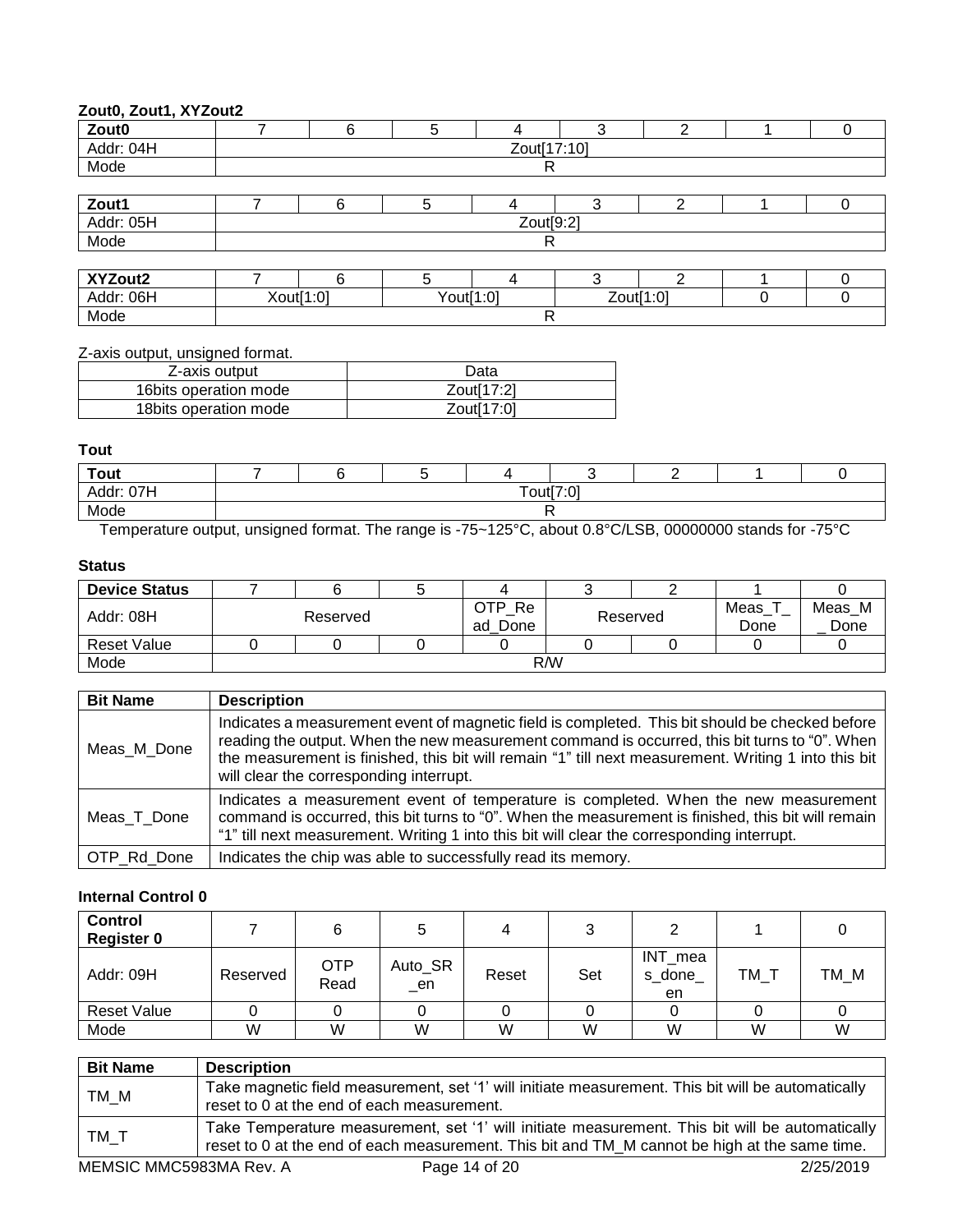| INT_meas_do<br>ne en | Writing "1" will enable the interrupt for completed measurements. Once a measurement is finished,<br>either magnetic field or temperature, an interrupt will be sent to the host.                      |
|----------------------|--------------------------------------------------------------------------------------------------------------------------------------------------------------------------------------------------------|
| Set                  | Writing "1" will cause the chip to do the Set operation, which will allow large set current to flow<br>through the sensor coils for 500ns. This bit is self-cleared at the end of Set operation.       |
| Reset                | Writing "1" will cause the chip to do the Reset operation, which will allow large reset current to flow<br>through the sensor coils for 500ns. This bit is self-cleared at the end of Reset operation. |
| Auto SR en           | Writing "1" will enable the feature of automatic set/reset.                                                                                                                                            |
| <b>OTP Read</b>      | Writing "1" will let the device to read the OTP data again. This bit will be automatically reset to 0<br>after the shadow registers for OTP are refreshed.                                             |

## **Internal Control 1**

| <b>Control</b>     |                     |          |   |            |   |           |                 |                 |
|--------------------|---------------------|----------|---|------------|---|-----------|-----------------|-----------------|
| <b>Register 1</b>  |                     |          |   |            |   |           |                 |                 |
| Addr: 0AH          | $SW_$<br><b>RST</b> | Reserved |   | YZ-inhibit |   | X-inhibit | BW <sub>1</sub> | BW <sub>0</sub> |
| <b>Reset Value</b> |                     |          |   |            |   |           |                 |                 |
| Mode               | W                   | W        | W | W          | W | W         | W               | W               |

| <b>Bit Name</b>         | <b>Description</b>                                                                                      |                 |                                                           |                                                                     |  |  |  |  |  |  |
|-------------------------|---------------------------------------------------------------------------------------------------------|-----------------|-----------------------------------------------------------|---------------------------------------------------------------------|--|--|--|--|--|--|
|                         | Output resolution                                                                                       |                 |                                                           |                                                                     |  |  |  |  |  |  |
|                         | BW <sub>1</sub>                                                                                         | BW <sub>0</sub> | <b>Measurement Time</b>                                   | <b>Bandwidth</b>                                                    |  |  |  |  |  |  |
|                         | 0                                                                                                       | 0               | 8 <sub>ms</sub>                                           | 100Hz                                                               |  |  |  |  |  |  |
|                         | 0                                                                                                       |                 | 4ms                                                       | 200Hz                                                               |  |  |  |  |  |  |
| BW0&<br>BW <sub>1</sub> |                                                                                                         | 0               | 2 <sub>ms</sub>                                           | 400Hz                                                               |  |  |  |  |  |  |
|                         |                                                                                                         |                 | 0.5ms                                                     | 800Hz                                                               |  |  |  |  |  |  |
|                         | Note: X/Y/Z channel measurements are taken in parallel.                                                 |                 |                                                           |                                                                     |  |  |  |  |  |  |
|                         | These bandwidth selection bits adjust the length of the decimation filter. They control the duration    |                 |                                                           |                                                                     |  |  |  |  |  |  |
|                         | of each measurement.                                                                                    |                 |                                                           |                                                                     |  |  |  |  |  |  |
|                         |                                                                                                         |                 | Writing "1" will disable X channel.                       |                                                                     |  |  |  |  |  |  |
| X-inhibit               |                                                                                                         |                 |                                                           |                                                                     |  |  |  |  |  |  |
|                         |                                                                                                         |                 | Writing "1" to the two bits will disable Y and Z channel. |                                                                     |  |  |  |  |  |  |
| Y/Z-inhibit             |                                                                                                         |                 |                                                           |                                                                     |  |  |  |  |  |  |
|                         | Writing "1" will cause the part to reset, similar to power-up. It will clear all registers and also re- |                 |                                                           |                                                                     |  |  |  |  |  |  |
| SW RST                  |                                                                                                         |                 |                                                           | read OTP as part of its startup routine. The power on time is 10mS. |  |  |  |  |  |  |

## **Internal Control 2**

| <b>Control</b><br><b>Register 2</b> |                  |              |   |   |        |                |   |   |
|-------------------------------------|------------------|--------------|---|---|--------|----------------|---|---|
| Addr: 0BH                           | $En_prd_s$<br>et | Prd_set[2:0] |   |   | Cmm_en | $Cm_freq[2:0]$ |   |   |
| <b>Reset Value</b>                  |                  |              |   |   |        |                |   |   |
| Mode                                | W                | W            | W | W | W      | W              | W | W |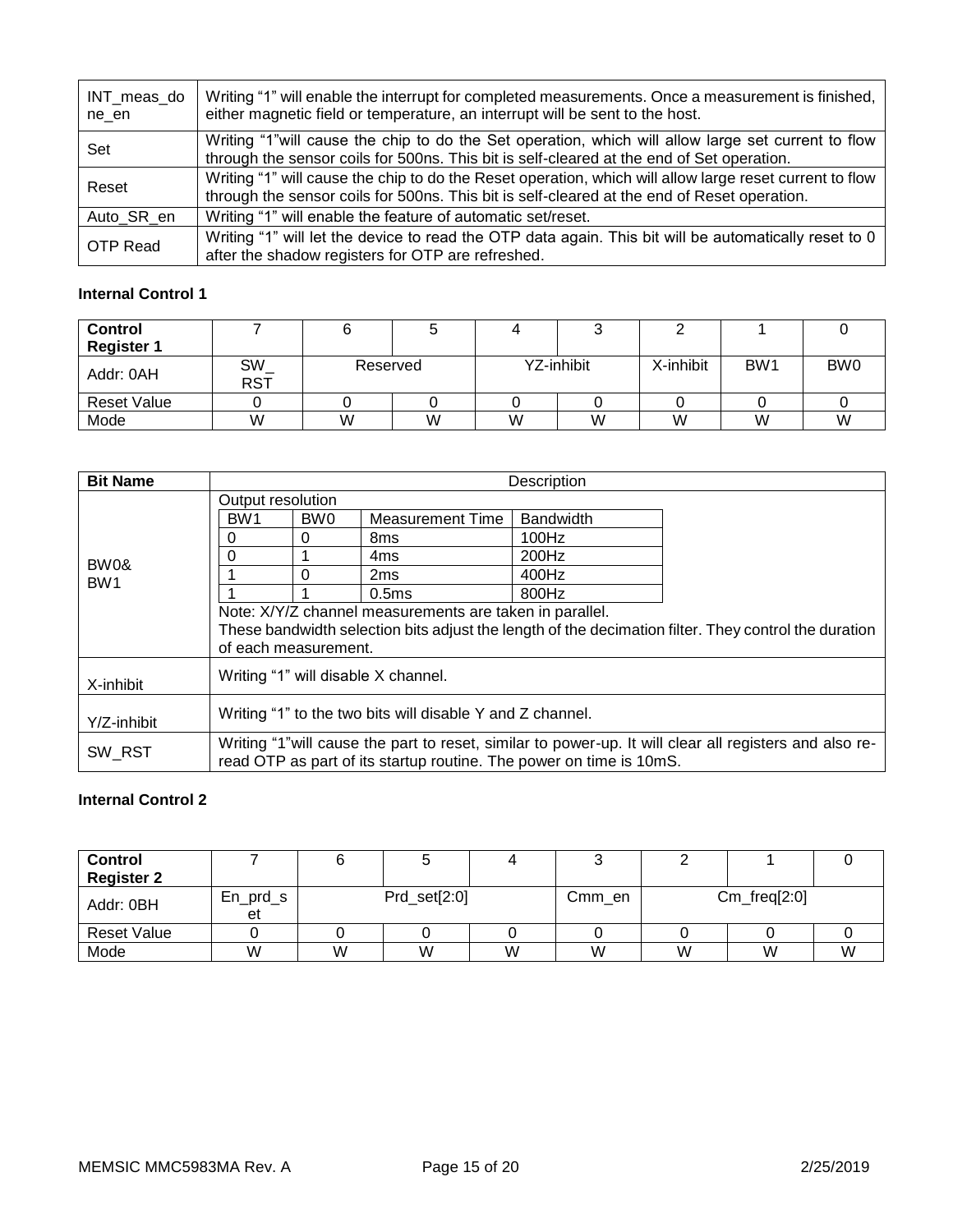| <b>Bit Name</b> | Description                                                                                                                                                      |                                                                                                                                                                                   |  |  |  |  |
|-----------------|------------------------------------------------------------------------------------------------------------------------------------------------------------------|-----------------------------------------------------------------------------------------------------------------------------------------------------------------------------------|--|--|--|--|
|                 | These bits determine how often the chip will take measurements in Continuous<br>Measurement Mode. The frequency is based on the assumption that $BW[1:0] = 00$ . |                                                                                                                                                                                   |  |  |  |  |
| CM_Freq[2:0]    | CM_Freq [2:0]                                                                                                                                                    | Frequency (Typical)                                                                                                                                                               |  |  |  |  |
|                 | 000                                                                                                                                                              | Continuous Measurement Mode is off.                                                                                                                                               |  |  |  |  |
|                 | 001                                                                                                                                                              | 1Hz                                                                                                                                                                               |  |  |  |  |
|                 | 010                                                                                                                                                              | $10$ Hz                                                                                                                                                                           |  |  |  |  |
|                 | 011                                                                                                                                                              | 20Hz                                                                                                                                                                              |  |  |  |  |
|                 | 100                                                                                                                                                              | 50 Hz                                                                                                                                                                             |  |  |  |  |
|                 | 101                                                                                                                                                              | $100$ Hz                                                                                                                                                                          |  |  |  |  |
|                 | 110 (BW=01)                                                                                                                                                      | 200Hz                                                                                                                                                                             |  |  |  |  |
|                 | $111 (BW=11)$                                                                                                                                                    | 1000 Hz                                                                                                                                                                           |  |  |  |  |
| Cmm_en          | CM_Freq[2:0] cannot be 000.                                                                                                                                      | Writing "1" will enable the continuous mode. In order to enter the continuous mode,<br>These bits determine how often the chip will do a set operation. The device will perform a |  |  |  |  |
|                 | SET automatically per the setting in below table.                                                                                                                |                                                                                                                                                                                   |  |  |  |  |
|                 | Prd_set [2:0]                                                                                                                                                    | Times of measurement                                                                                                                                                              |  |  |  |  |
|                 | 000                                                                                                                                                              |                                                                                                                                                                                   |  |  |  |  |
|                 | 001                                                                                                                                                              | 25                                                                                                                                                                                |  |  |  |  |
| Prd_set[2:0]    | 010                                                                                                                                                              | 75                                                                                                                                                                                |  |  |  |  |
|                 | 011                                                                                                                                                              | 100                                                                                                                                                                               |  |  |  |  |
|                 | 100                                                                                                                                                              | 250                                                                                                                                                                               |  |  |  |  |
|                 | 101                                                                                                                                                              | 500                                                                                                                                                                               |  |  |  |  |
|                 | 110                                                                                                                                                              | 1000                                                                                                                                                                              |  |  |  |  |
|                 | 111                                                                                                                                                              | 2000                                                                                                                                                                              |  |  |  |  |
| En_prd_set      | Writing "1" will enable the feature of periodic set. This feature needs to work with both<br>Auto SR en and Cmm en bits set to 1.                                |                                                                                                                                                                                   |  |  |  |  |

## **Internal Control 3**

| <b>Control</b><br><b>Register 3</b> |          |        |          |   |   |           |        |          |
|-------------------------------------|----------|--------|----------|---|---|-----------|--------|----------|
| Addr: 0CH                           | reserved | Spi 3w | reserved |   |   | St<br>enm | St_enp | reserved |
| <b>Reset Value</b>                  |          |        |          |   |   |           |        |          |
| Mode                                | W        | W      | W        | W | W | W         | W      | W        |

| <b>Bit Name</b> | <b>Description</b>                                                                                                                                                                                                                  |
|-----------------|-------------------------------------------------------------------------------------------------------------------------------------------------------------------------------------------------------------------------------------|
| St_enp          | Writing "1" will apply an extra current flowing from the positive end to the negative end of an<br>internal coil and result in an extra magnetic field. This feature can be used to check whether the<br>sensor has been saturated. |
| St enm          | Writing "1" will apply an extra current flowing from the negative end to the positive end of an<br>internal coil and result in an extra magnetic field. This feature can be used to check whether the<br>sensor has been saturated. |
| Spi_3w          | Writing a 1 into this location will put the device into 3-wire SPI mode.                                                                                                                                                            |

# **Product ID1**

| Product ID 1       |                  |  |  |  |  |  |  |  |
|--------------------|------------------|--|--|--|--|--|--|--|
| Addr: 2FH          | Product ID1[7:0] |  |  |  |  |  |  |  |
| <b>Reset Value</b> |                  |  |  |  |  |  |  |  |
| Mode               |                  |  |  |  |  |  |  |  |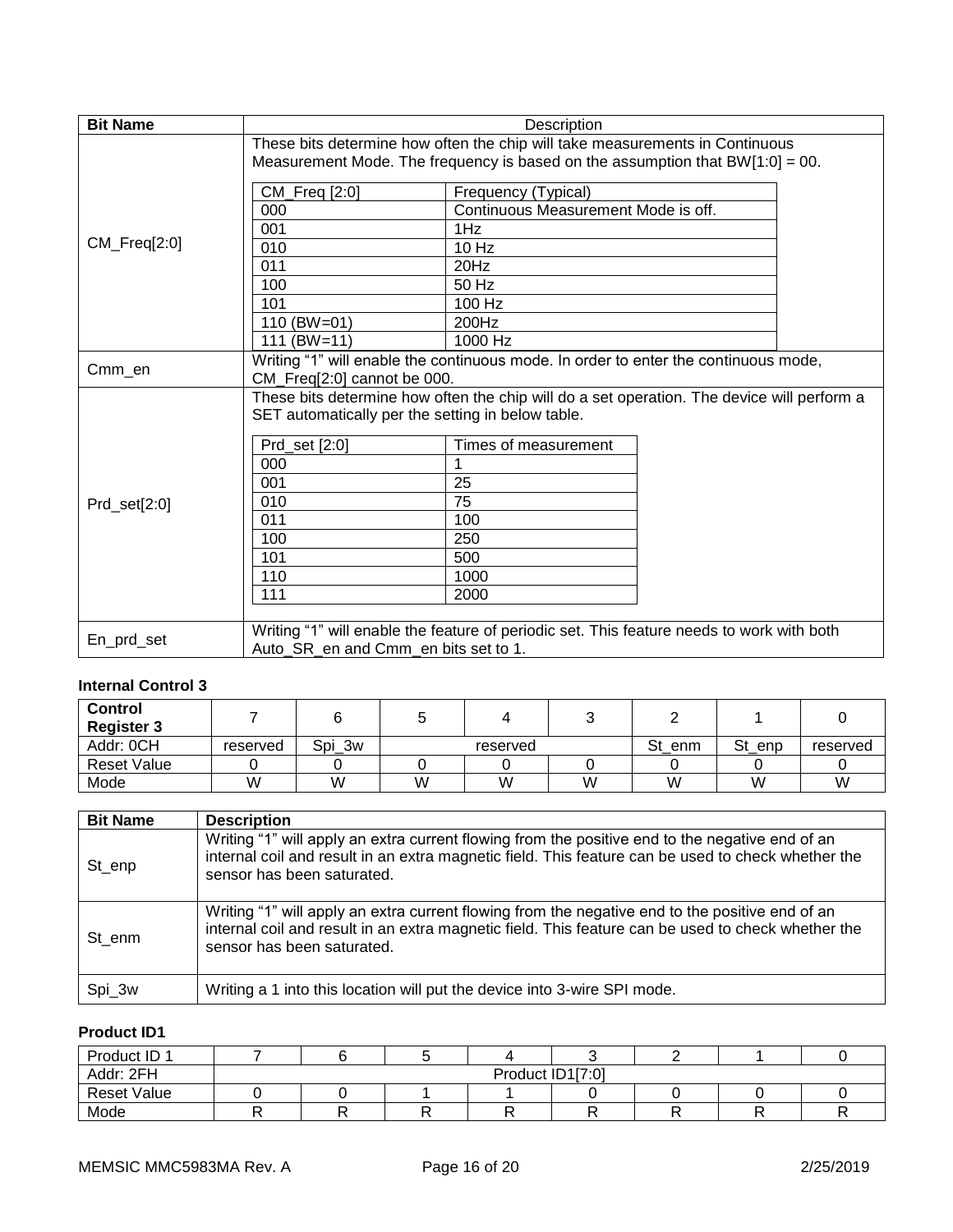## **DATA TRANSFER**

A data transfer is started with a "START" condition and ended with a "STOP" condition. A "START" condition is defined by a HIGH to LOW transition on the SDA line while SCL line is HIGH. A "STOP" condition is defined by a LOW to HIGH transition on the SDA line while the SCL line is held HIGH. All data transfer in I<sup>2</sup>C system are 8-bits long. Each byte has to be followed by an acknowledge bit. Each data transfer involves a total of 9 clock cycles. Data is transferred starting with the most significant bit (MSB).

After a START condition, the Master device calls a specific slave device by sending its 7-bit address with the 8<sup>th</sup> bit (LSB) indicating that either a READ or WRITE operation will follow, [1] for READ and [0] for WRITE. The MEMSIC device 7-bit device address is [**0110000]**.

The initial addressing of the slave is always followed by the master writing the number of the slave register to be read or written, so this initial addressing always indicates a WRITE operation by sending **[01100000]**. After being addressed, the MEMSIC device being called should respond by an "Acknowledge" signal by pulling SDA line LOW. Subsequent communication bytes can either be

- **a)** The data to be written to the device register, or
- **b)** Another START condition followed by the device address indicating a READ operation **[01100001]**, and then the master reads the register data.

Multiple data bytes can be written or read to numerically sequential registers without the need of another START condition. Data transfer is terminated by a STOP condition or another START condition. Two detailed examples of communicating with the MEMSIC device are listed below for the actions of acquiring a magnetic field measurement and magnetizing the sensor.

#### **EXAMPLE MEASUREMENT**

**1 st cycle**: A START condition is established by the Master device followed by a call to the slave address [0110000] with the eighth bit held low to indicate a WRITE request.

**2 nd cycle**: After an acknowledge signal is received by the Master device (MEMSIC device pulls SDA line low during 9<sup>th</sup> SCL pulse), the Master device sends the address of Control Register 0 or [00001001] as the target register to be written. The MEMSIC device should acknowledge receipt of the address (9th SCL pulse, SDA pulled low).

**3 rdcycle**: The Master device writes to the Internal Control Register 0 the code [00000001] (TM\_M high) to initiate data acquisition. The MEMSIC device should send an Acknowledge and internally initiate a measurement (collect x, y and z data). A STOP condition indicates the end of the write operation.

**4 thcycle**: The Master device sends a START command followed by the MEMSIC device's seven bit address, and finally the eighth bit set low to indicate a WRITE. An Acknowledge should be send by the MEMSIC device in response.

**5 thcycle**: The Master device sends the MEMSIC device's Status Register [00001000] as the address to read.

**6 thcycle**: The Master device sends a START command followed by the MEMSIC device's seven bit address, and finally the eighth bit set high to indicate a READ. An Acknowledge should be send by the MEMSIC device in response.

7<sup>th</sup> cycle: The Master device cycles the SCL line. This causes the Status Register data to appear on SDA line. Continuously read the Status Register until the Meas M Done bit (bit 0) is set to '1'.or check INT pin status. This indicates that data for the x, y, and z sensors is available to be read.

**8 thcycle**: The Master device sends a START command followed by the MEMSIC device's seven bit address, and finally the eighth bit set low to indicate a WRITE. An Acknowledge should be send by the MEMSIC device in response.

**9 thcycle**: The Master device sends a [00000000] (Xout LSB register address) as the register address to read.

**10thcycle**: The Master device calls the MEMSIC device's address with a READ (8th SCL cycle SDA line high). An Acknowledge should be send by the MEMSIC device in response.

**11thcycle**: Master device continues to cycle the SCL line, and each consecutive byte of data from the X, Y and Z registers should appear on the SDA line. The internal memory address pointer automatically moves to the next byte. The Master device acknowledges each. Thus:

**12thcycle**: Xout[17:10].

**13thcycle**: Xout[9:2].

**14thcycle**: Yout[17:10].

**15thcycle**: Yout[9:2].

**16thcycle**: Zout[17:10].

**17thcycle**: Zout[9:2].

**18 th cycle**: Xout[1:0], Yout[1:0], Zout[1:0] for 18bits mode.

Master ends communications by NOT sending an 'Acknowledge' and also follows with a 'STOP' command.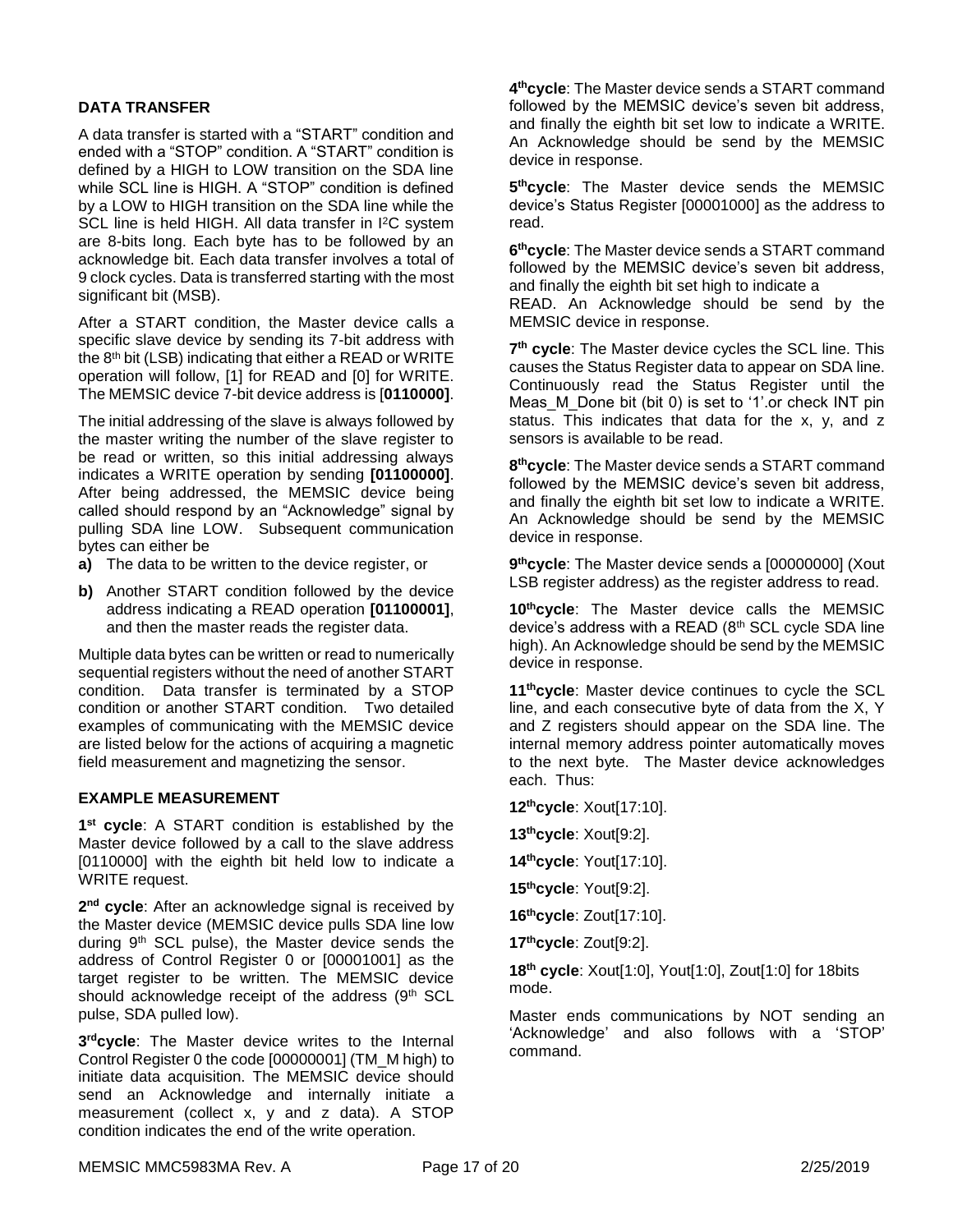## **EXAMPLE OF SET**

**1 st cycle**: A START condition is established by the Master Device followed by a call to the slave address [0110000] with the eighth bit held low to indicate a WRITE request.

**2 nd cycle**: After an acknowledge signal is received by the Master device (The MEMSIC device pulls the SDA line low during the 9<sup>th</sup> SCL pulse), the Master device sends [00001001] as the target address (Internal Control Register 0). The MEMSIC device should acknowledge receipt of the address (9th SCL pulse).

**3 rd cycle**: The Master device writes to the MEMSIC device's Internal Control 0 register the code [00001000] (SET bit) to initiate a SET action. The MEMSIC device should send an Acknowledge.

## **EXAMPLE OF RESET**

**1 st cycle**: A START condition is established by the Master device followed by a call to the slave address [0110000] with the eighth bit held low to indicate a WRITE request

**2 nd cycle**: After an acknowledge signal is received by the Master device (The MEMSIC device pulls the SDA line low during the 9<sup>th</sup> SCL pulse), the Master device sends [00001001] as the target address (Internal Control Register 0). The MEMSIC device should acknowledge receipt of the address (9<sup>th</sup> SCL pulse).

**3 rd cycle**: The Master device writes to the MEMSIC device's Internal Control 0 register the code [00010000] (RESET bit) to initiate a RESET action. The MEMSIC device should send an Acknowledge.

At this point, the MEMSIC AMR sensors have been conditioned for optimum performance and data measurements can commence.

**Note:** The RESET action can be skipped for most applications

## **USING SET AND RESET TO REMOVE BRIDGE OFFSET**

The integrated SET and RESET functions of the MMC5893VA enables the user to remove the error associated with bridge Offset change as a function of temperature, thereby enabling more precise heading measurements over a wider temperature than competitive technologies. The SET and RESET functions effectively alternately flip the magnetic sensing polarity of the sensing elements of the device.

- **1)** The most accurate magnetic field measurements can be obtained by using the protocol described as follows: Perform SET. This sets the internal magnetization of the sensing resistors in the direction of the SET field.
- **2)** Perform MEASUREMENT. This measurement will contain not only the sensors response to the external magnetic field, H, but also the Offset; in other words,

#### **Output1 = +H + Offset.**

- **3)** Perform RESET. This resets the internal magnetization of the sensing resistors in the direction of the RESET field, which is opposite to the SET field  $(180^\circ$  opposed).
- **4)** Perform MEASUREMENT. This measurement will contain both the sensors response to the external field and also the Offset. In other words, **Output2 = -H + Offset.**
- **5)** Finally, calculate H by subtracting the two measurements and dividing by 2. This procedure effectively eliminates the Offset from the measurement and therefore any changes in the Offset over temperature.

**Note:** To calculate and store the offset; add the two measurements and divide by 2. This calculated offset value can be subtracted from subsequent measurements to obtain H directly from each measurement.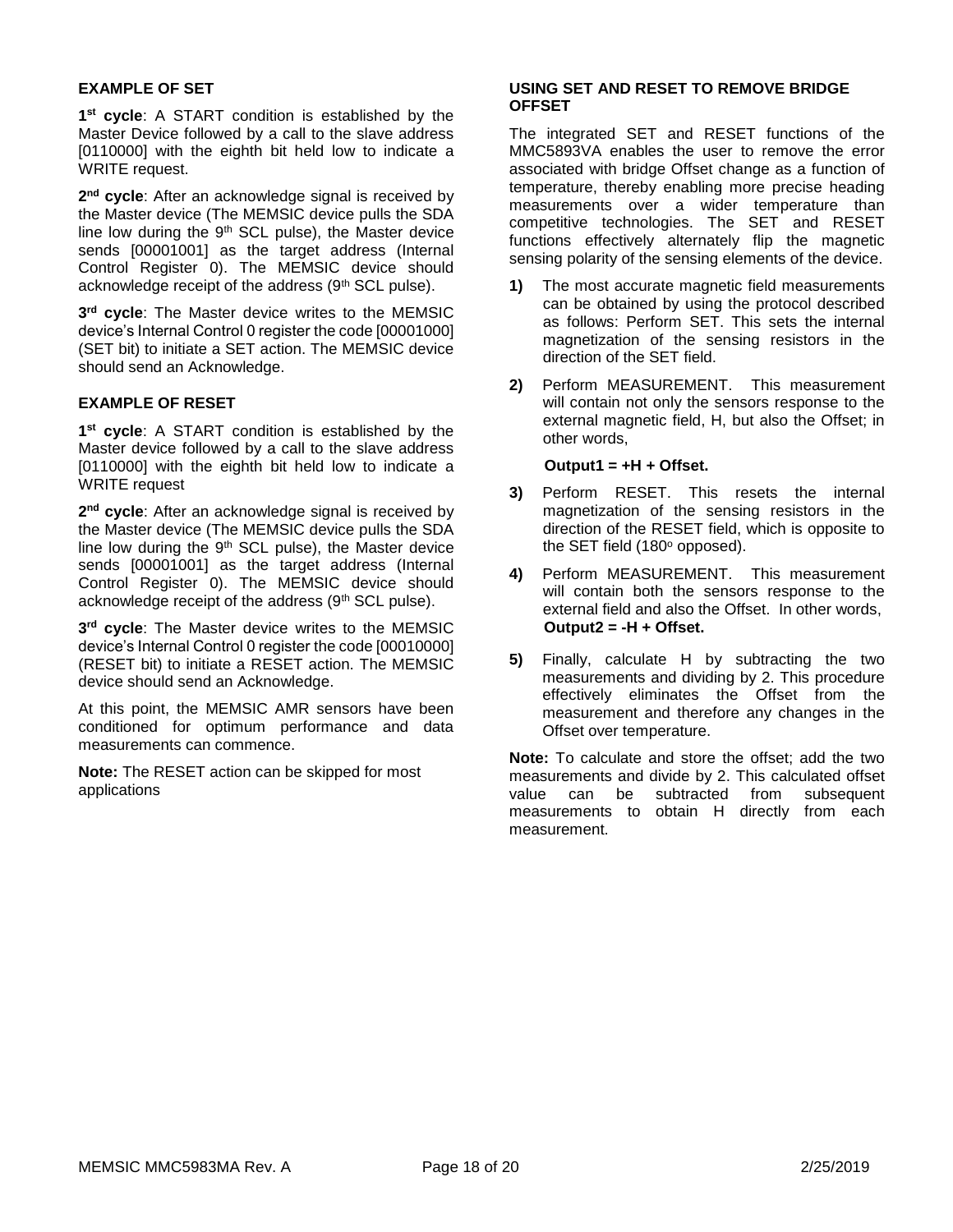## **SOLDERING RECOMMENDATIONS**

MEMSIC magnetic sensor is capable of withstanding an MSL3 / 260ºC solder reflow. Following is the reflow profile: **Note:**



Time (S)

- This is the reflow profile for Pb free process
- The peak temperature on the sensor surface should be limited under 260°C for no more than 10 seconds.
- Reflow conditions recommended by solder paste should be followed to get the best SMT quality.
- Maximum 3 SMT cycles
- Second and third reflow cycle should be applied after device has cooled down to 25℃ (room temperature)
- If the part is mounted manually, please ensure the temperature does not exceed 260℃ for 10 seconds.